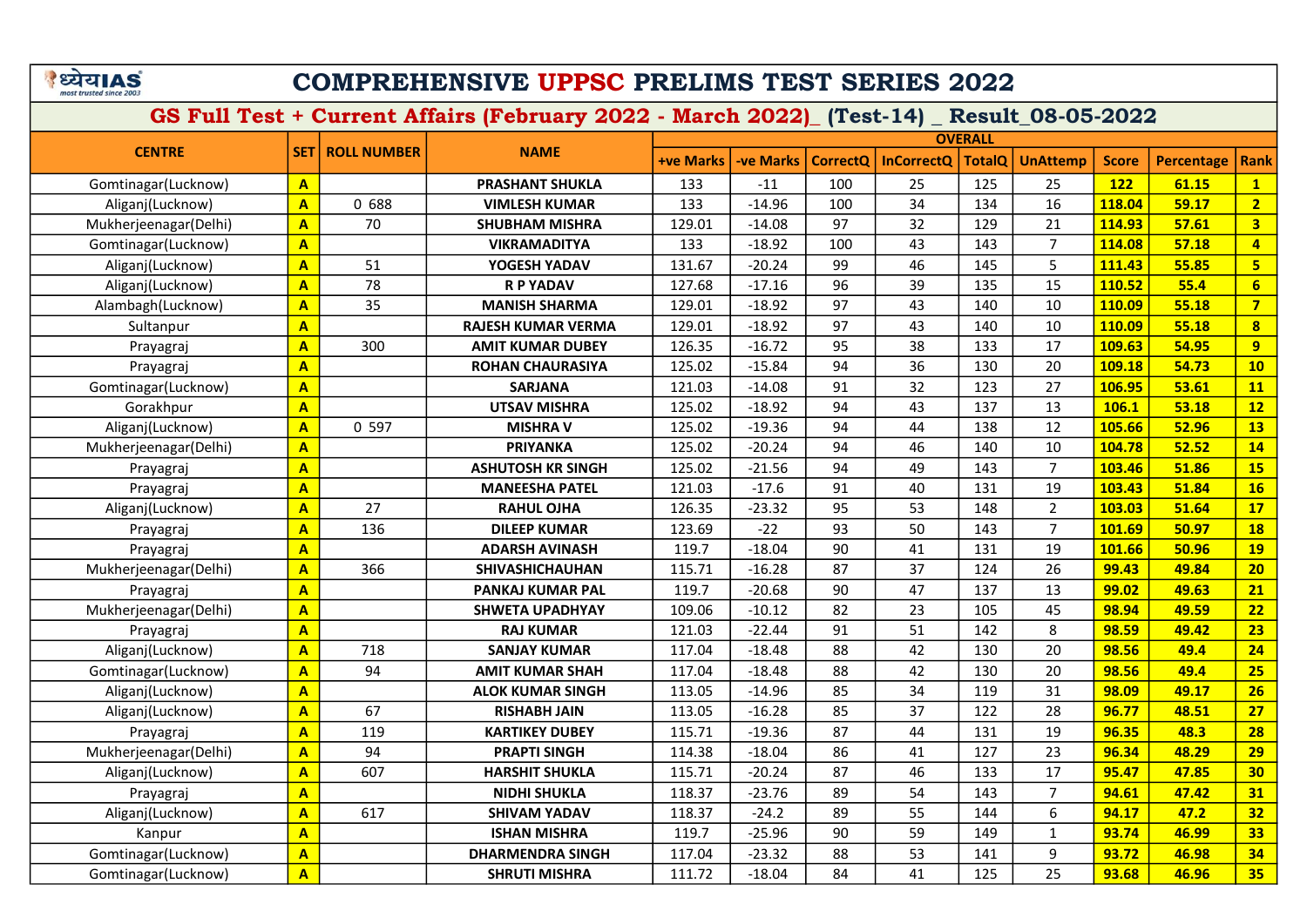# COMPREHENSIVE UPPSC PRELIMS TEST SERIES 2022

|                       |                         |                    |                             |                  |                  |                 |                   | <b>OVERALL</b> |                 |              |                   |             |
|-----------------------|-------------------------|--------------------|-----------------------------|------------------|------------------|-----------------|-------------------|----------------|-----------------|--------------|-------------------|-------------|
| <b>CENTRE</b>         | <b>SET</b>              | <b>ROLL NUMBER</b> | <b>NAME</b>                 | <b>+ve Marks</b> | <b>-ve Marks</b> | <b>CorrectQ</b> | <b>InCorrectO</b> | <b>TotalQ</b>  | <b>UnAttemp</b> | <b>Score</b> | <b>Percentage</b> | <b>Rank</b> |
| Mukherjeenagar(Delhi) | $\mathbf{A}$            | 2200081            | <b>CHANDAN KUMAR JHA</b>    | 118.37           | $-25.52$         | 89              | 58                | 147            | 3               | 92.85        | 46.54             | 36          |
| Prayagraj             | $\overline{A}$          |                    | <b>ANOOP KUMAR YADAV</b>    | 110.39           | $-17.6$          | 83              | 40                | 123            | 27              | 92.79        | 46.51             | 37          |
| Aliganj(Lucknow)      | $\overline{\mathbf{A}}$ | 202                | <b>SAHRII XA AS</b>         | 102.41           | $-9.68$          | 77              | 22                | 99             | 51              | 92.73        | 46.48             | 38          |
| Mukherjeenagar(Delhi) | $\overline{\mathbf{A}}$ |                    | <b>MANOJ NISHAD</b>         | 111.72           | $-19.36$         | 84              | 44                | 128            | 22              | 92.36        | 46.3              | 39          |
| Gorakhpur             | $\mathbf{A}$            |                    | <b>ASHISH KUMAR</b>         | 111.72           | $-19.8$          | 84              | 45                | 129            | 21              | 91.92        | 46.08             | 40          |
| Aliganj(Lucknow)      | $\overline{\mathsf{A}}$ | 401                | TARUN KUMAR YADAV           | 111.72           | $-20.68$         | 84              | 47                | 131            | 19              | 91.04        | 45.63             | 41          |
| Sultanpur             | $\overline{\mathbf{A}}$ |                    | <b>SUBHADRA SHRESHTH</b>    | 110.39           | $-19.8$          | 83              | 45                | 128            | 22              | 90.59        | 45.41             | 42          |
| Alambagh(Lucknow)     | $\overline{\mathsf{A}}$ | 29                 | <b>SHIVAM YADAV</b>         | 103.74           | $-13.2$          | 78              | 30                | 108            | 42              | 90.54        | 45.38             | 43          |
| Mukherjeenagar(Delhi) | $\overline{\mathbf{A}}$ | 46                 | <b>VIPIN KUMAR</b>          | 117.04           | $-26.84$         | 88              | 61                | 149            | $\mathbf{1}$    | 90.2         | 45.21             | 44          |
| Aliganj(Lucknow)      | $\overline{\mathbf{A}}$ |                    | <b>SHIROMANI</b>            | 113.05           | $-22.88$         | 85              | 52                | 137            | 13              | 90.17        | 45.2              | 45          |
| Gorakhpur             | $\overline{A}$          |                    | <b>GIRDHARI CHAUHAN</b>     | 111.72           | $-21.56$         | 84              | 49                | 133            | 17              | 90.16        | 45.19             | 46          |
| Mukherjeenagar(Delhi) | $\mathbf{A}$            | 391                | <b>PARUL</b>                | 110.39           | $-20.24$         | 83              | 46                | 129            | 21              | 90.15        | 45.19             | 47          |
| Aliganj(Lucknow)      | $\overline{\mathsf{A}}$ | 167                | <b>SHRIYA MISHRA</b>        | 101.08           | $-11.44$         | 76              | 26                | 102            | 48              | 89.64        | 44.93             | 48          |
| Prayagraj             | A                       |                    | <b>KUMAR SATISH</b>         | 111.72           | $-22.44$         | 84              | 51                | 135            | 15              | 89.28        | 44.75             | 49          |
| Aliganj(Lucknow)      | $\overline{\mathsf{A}}$ |                    | <b>SHUBHAM TIWARI</b>       | 111.72           | $-22.88$         | 84              | 52                | 136            | 14              | 88.84        | 44.53             | 50          |
| Gomtinagar(Lucknow)   | $\mathbf{A}$            |                    | <b>RICHA</b>                | 110.39           | $-22$            | 83              | 50                | 133            | 17              | 88.39        | 44.31             | 51          |
| Aliganj(Lucknow)      | $\mathbf{A}$            | 111                | <b>SHIPRA SINGH</b>         | 109.06           | $-20.68$         | 82              | 47                | 129            | 21              | 88.38        | 44.3              | 52          |
| Prayagraj             | A                       |                    | <b>DINESH KUMAR DWIVEDI</b> | 107.73           | $-19.36$         | 81              | 44                | 125            | 25              | 88.37        | 44.3              | 53          |
| Aliganj(Lucknow)      | A                       | 696                | <b>PRATIKSHA PANDEY</b>     | 103.74           | $-15.4$          | 78              | 35                | 113            | 37              | 88.34        | 44.28             | 54          |
| Alambagh(Lucknow)     | A                       | 55                 | <b>PRERNA GUPTA</b>         | 110.39           | $-22.44$         | 83              | 51                | 134            | 16              | 87.95        | 44.09             | 55          |
| Aliganj(Lucknow)      | A                       | 136                | <b>KARUNESH SINGH</b>       | 105.07           | $-17.16$         | 79              | 39                | 118            | 32              | 87.91        | 44.07             | 56          |
| Gorakhpur             | $\mathbf{A}$            |                    | <b>SHAHNAZ HASAN</b>        | 105.07           | $-17.16$         | 79              | 39                | 118            | 32              | 87.91        | 44.07             | 57          |
| Sultanpur             | $\mathbf{A}$            |                    | <b>SHASHI</b>               | 109.06           | $-21.56$         | 82              | 49                | 131            | 19              | 87.5         | 43.86             | 58          |
| Alambagh(Lucknow)     | $\overline{\mathsf{A}}$ | 45                 | <b>RAHUL CHAURASIA</b>      | 106.4            | $-18.92$         | 80              | 43                | 123            | 27              | 87.48        | 43.85             | 59          |
| Prayagraj             | $\mathbf{A}$            |                    | <b>SANJAY PAL</b>           | 113.05           | $-25.96$         | 85              | 59                | 144            | 6               | 87.09        | 43.65             | 60          |
| Aliganj(Lucknow)      | $\mathbf{A}$            | 212                | <b>ATUL SHARMA</b>          | 109.06           | $-22.88$         | 82              | 52                | 134            | 16              | 86.18        | 43.2              | 61          |
| Aliganj(Lucknow)      | A                       |                    | <b>KRISHNA KAUSHAL</b>      | 107.73           | $-21.56$         | 81              | 49                | 130            | 20              | 86.17        | 43.19             | 62          |
| Prayagraj             | $\mathbf{A}$            | 2221339            | <b>SHUBHAM MAURYA</b>       | 107.73           | $-21.56$         | 81              | 49                | 130            | 20              | 86.17        | 43.19             | 63          |
| Alambagh(Lucknow)     | $\overline{\mathbf{A}}$ | 51                 | <b>ALOK SINGH</b>           | 106.4            | $-20.24$         | 80              | 46                | 126            | 24              | 86.16        | 43.19             | 64          |
| Prayagraj             | $\overline{\mathbf{A}}$ |                    | <b>SANTOSH DWIVEDI</b>      | 102.41           | $-16.72$         | 77              | 38                | 115            | 35              | 85.69        | 42.95             | 65          |
| Prayagraj             | $\overline{\mathsf{A}}$ | 95                 | <b>SHIVAM</b>               | 110.39           | $-25.08$         | 83              | 57                | 140            | 10              | 85.31        | 42.76             | 66          |
| Aliganj(Lucknow)      | $\mathbf{A}$            | 47                 | <b>SAURABH RAY</b>          | 105.07           | $-19.8$          | 79              | 45                | 124            | 26              | 85.27        | 42.74             | 67          |
| Prayagraj             | $\overline{\mathsf{A}}$ |                    | <b>AKASH SINGH RATHORE</b>  | 105.07           | $-20.68$         | 79              | 47                | 126            | 24              | 84.39        | 42.3              | 68          |
| Alambagh(Lucknow)     | $\overline{\mathbf{A}}$ | 41                 | <b>AMIT PRAJAPATI</b>       | 107.73           | $-23.76$         | 81              | 54                | 135            | 15              | 83.97        | 42.09             | 69          |
| Gomtinagar(Lucknow)   | $\overline{\mathbf{A}}$ |                    | <b>NIVEDITA SINGH</b>       | 105.07           | $-21.12$         | 79              | 48                | 127            | 23              | 83.95        | 42.08             | 70          |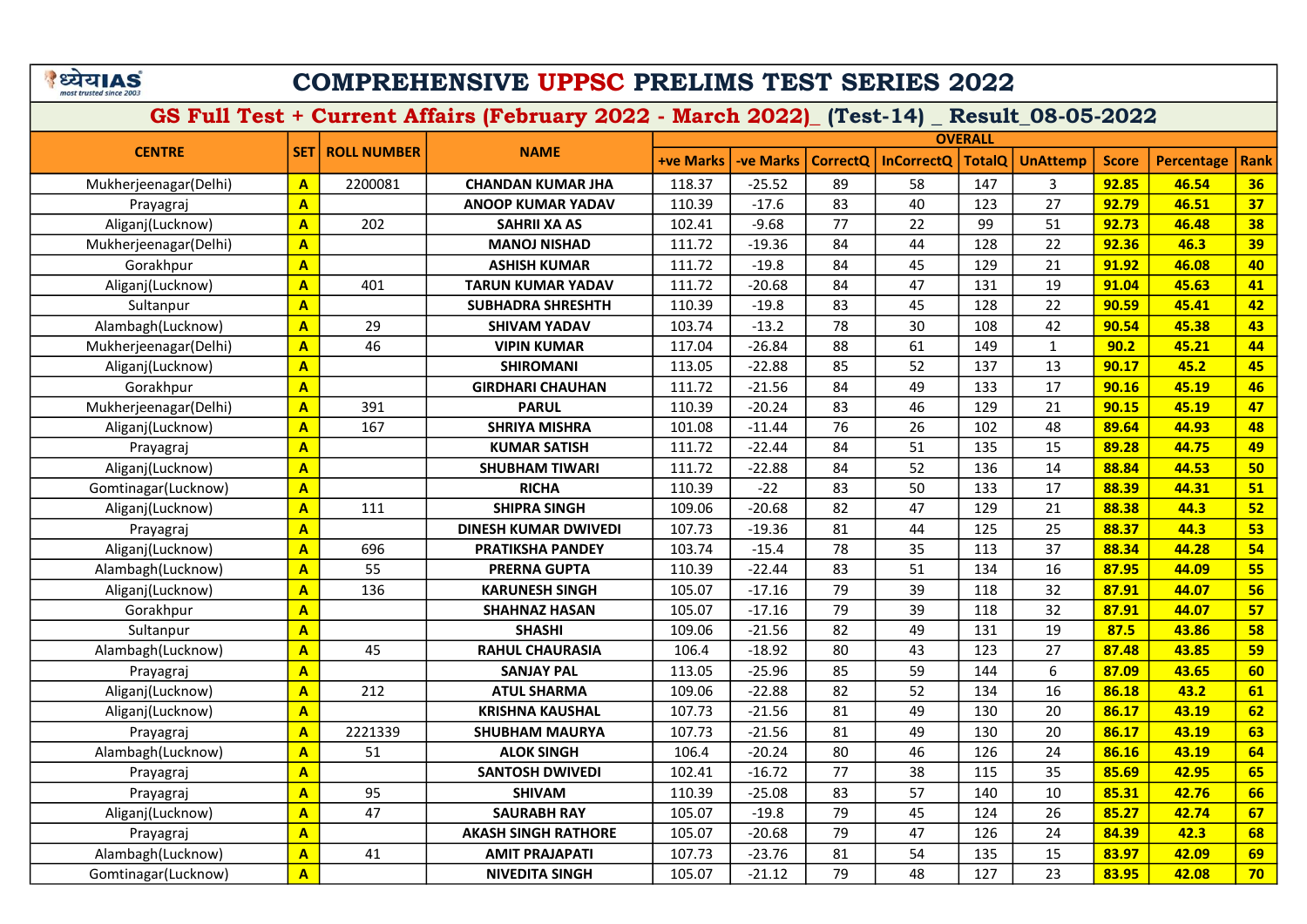ंध्येयIAS

# COMPREHENSIVE UPPSC PRELIMS TEST SERIES 2022

GS Full Test + Current Affairs (February 2022 - March 2022)\_ (Test-14) \_ Result\_08-05-2022

+ve Marks -ve Marks CorrectQ | InCorrectQ | TotalQ | UnAttemp | Score | Percentage | Rank **OVERALL** CENTRE SET ROLL NUMBER Prayagraj <mark>| A |</mark> | SHIVANI MISHRA | 105.07 | -21.12 | 79 | 48 | 127 | 23 <mark>| 83.95 | 42.08 | 71</mark> Aliganj(Lucknow) <mark>|A |</mark> RAJKUMAR YADAV | 110.39 | -26.84 | 83 | 61 | 144 | 6 <mark>83.55 | 41.88 | 72</mark> Aliganj(Lucknow) <mark>|A |</mark> 00 8 | K**RISHNA MOHAN YADAV** | 107.73 | -24.2 | 81 | 55 | 136 | 14 <mark>83.53 | 41.87 | 73</mark> Alambagh(Lucknow) <mark>| A |</mark> 44 | R**OHIT KUMAR CHAURASIA |** 105.07 | -22 | 79 | 50 | 129 | 21 <mark>| 83.07 | 41.64 | 74</mark> Aliganj(Lucknow) <mark>|A </mark> 0 0244 **| AMIT KUMAR TRIPATHI** | 103.74 | -20.68 | 78 | 47 | 125 | 25 <mark> 83.06 | 41.63 | 75</mark> Prayagraj A DIKSHA TRIPATHI 103.74 -20.68 78 47 125 25 83.06 41.63 76 Gorakhpur <mark>| A |</mark> | ANLATI GUPTA | 101.08 | -18.04 | 76 | 41 | 117 | 33 <mark>| 83.04 | 41.62 | 77</mark> Sultanpur A 325 SARASWAT UPADHYAY 98.42 -15.4 74 35 109 41 83.02 41.61 78 Aliganj(Lucknow) <mark>|A </mark> 0 0084 **| GYANESHWAR** 107.73 -25.08 81 57 138 12 <mark> 82.65 41.43 79</mark> Aliganj(Lucknow) <mark>|A </mark> 728 **| SANJEEV KUMAR** | 99.75 | -17.16 | 75 | 39 | 114 | 36 <mark> 82.59 | 41.4 | 80</mark> Aliganj(Lucknow) <mark>|A |</mark> R**UPALI SHARMA** | 97.09 | -14.52 | 73 | 33 | 106 | 44 <mark>82.57 | 41.39 |81</mark> Mukherjeenagar(Delhi) <mark>| A |</mark> 1520 | NDHEERENDRA | 109.06 | -26.84 | 82 | 61 | 143 | 7 <mark>| 82.22 | 41.21 | 82</mark> Prayagraj A RAMESH CHANDRA 107.73 -25.52 81 58 139 11 82.21 41.21 83 Aliganj(Lucknow) <mark>|A |</mark> 5 | **PRIYANKA VERMA** | 105.07 | -22.88 | 79 | 52 | 131 | 19 <mark>82.19 | 41.2 | 84</mark> Gorakhpur A DIGVIJAY KUMAR 102.41 -20.24 77 46 123 27 82.17 41.19 85 Noida <mark> A \_</mark> DHARMA RAJ CHAUHAN 105.07 -23.32 79 53 132 182 <mark> 81.75 40.98 86</mark> Gomtinagar(Lucknow) <mark>| A |</mark> | ARVIND KUMAR VERMA | 102.41 | -20.68 | 77 | 47 | 124 | 26 <mark>| 81.73 | 40.97 | 87</mark> Prayagraj A 365 JYOTSNA SINGH 101.08 -19.36 76 44 120 30 81.72 40.96 88 Aliganj(Lucknow) <mark>|A </mark> 1071 **SAURABH KUMAR** 97.09 -15.4 73 35 108 42 <mark>81.69 40.95 89</mark> Gomtinagar(Lucknow) A DINESH SINGH 106.4 -25.52 80 58 138 12 80.88 40.54 90 Alambagh(Lucknow) <mark>| A |</mark> 27 | JUHI SINHA | 106.4 | -25.96 | 80 | 59 | 139 | 11 <mark>| 80.44 | 40.32 | 91</mark> Gomtinagar(Lucknow) A POONAM YADAV 101.08 -20.68 76 47 123 27 80.4 40.3 92 Alambagh(Lucknow) <mark>| A |</mark> 39 | PANKAJ VERMA | 95.76 | -15.4 | 72 | 35 | 107 | 43 <mark>| 80.36 | 40.28 | 93</mark> | PANKAJ VERMA Aliganj(Lucknow) <mark> A </mark> 65 **VIKASH** 105.07 -25.08 79 57 136 14 <mark> 79.99 40.1 94</mark> Aliganj(Lucknow) <mark>|A |</mark> K**ULBHUSHAN SINGH** 99.75 -19.8 75 45 120 30 <mark>79.95 40.08 95</mark> Alambagh(Lucknow) <mark>| A |</mark> 57 | ANKIT TIWARI | 93.1 | -13.2 | 70 | 30 | 100 | 50 <mark>| 79.9 | 40.05 | 96</mark> Alambagh(Lucknow) <mark>| A |</mark> 58 | MA**NISH DEV JAISWAL |** 95.76 | -16.28 | 72 | 37 | 109 | 41 <mark>| 79.48 | 39.84 | 97</mark> Alambagh(Lucknow) <mark>| A |</mark> 16 | SANDEEP KUMAR | 109.06 | -29.92 | 82 | 68 | 150 | 0 <mark>| 79.14 | 39.67 | 98</mark> Alambagh(Lucknow) <mark>| A |</mark> 20 | AVINASH KUMAR | 101.08 | -22 | 76 | 50 | 126 | 24 <mark>| 79.08 | 39.64 | 99</mark> Aliganj(Lucknow) <mark> A </mark> VIVEK KUMAR SINGH 99.75 -20.68 75 47 122 28 <mark>79.07 39.63 100</mark> Mukherjeenagar(Delhi) A MANOJ KUMAR 102.41 -23.76 77 54 131 19 78.65 39.42 101 Aliganj(Lucknow) <mark> A </mark> VIJAY SINGH | 101.08 | -22.44 | 76 | 51 | 127 | 23 <mark>78.64 | 39.42 | 102</mark> Prayagraj <mark>A A SARVESH KUMAR SINGH 95.76 -17.16 72 39 111 39 78.6 39.4 103</mark> Aliganj(Lucknow) <mark>| A |</mark> 610 | RATNESH KUMAR | 99.75 | -21.56 | 75 | 49 | 124 | 26 <mark>| 78.19 | 39.19 | 104</mark> Aliganj(Lucknow) A 22 KUNAL 98.42 -20.24 74 46 120 30 78.18 39.19 105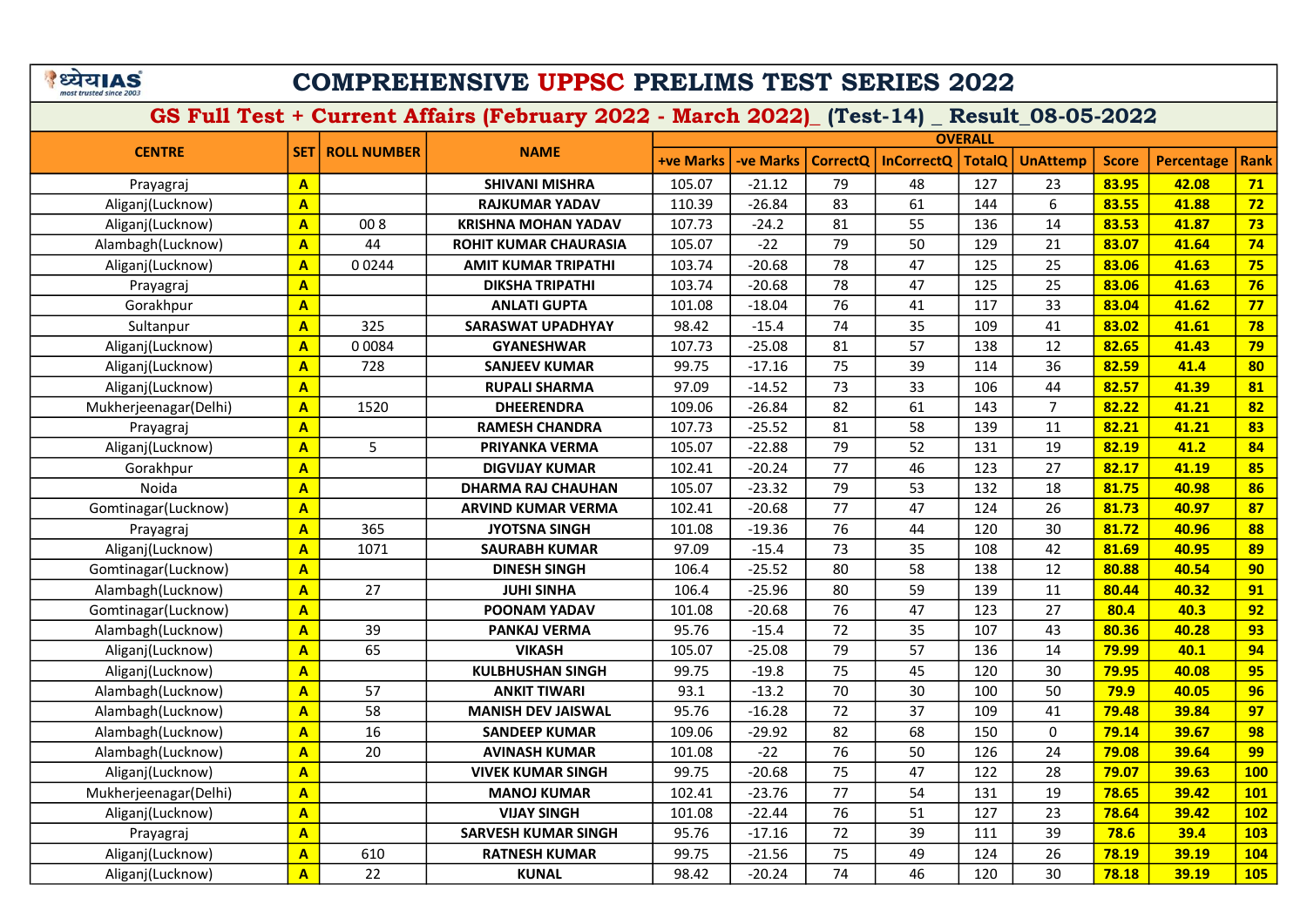# COMPREHENSIVE UPPSC PRELIMS TEST SERIES 2022

|                       |                         |                    |                             |                  |                 |                 |                   | <b>OVERALL</b> |                 |              |                   |             |
|-----------------------|-------------------------|--------------------|-----------------------------|------------------|-----------------|-----------------|-------------------|----------------|-----------------|--------------|-------------------|-------------|
| <b>CENTRE</b>         | <b>SET</b>              | <b>ROLL NUMBER</b> | <b>NAME</b>                 | <b>+ve Marks</b> | <b>ve Marks</b> | <b>CorrectQ</b> | <b>InCorrectQ</b> | TotalQ         | <b>UnAttemp</b> | <b>Score</b> | <b>Percentage</b> | <b>Rank</b> |
| Varanasi              | $\overline{\mathbf{A}}$ | 4                  | <b>JITENDRA SINGH</b>       | 94.43            | $-16.28$        | 71              | 37                | 108            | 42              | 78.15        | 39.17             | <b>106</b>  |
| Prayagraj             | $\overline{\mathbf{A}}$ |                    | <b>UMAKANT PATEL</b>        | 99.75            | $-22$           | 75              | 50                | 125            | 25              | 77.75        | 38.97             | 107         |
| Laxminagar(Delhi)     | $\overline{A}$          |                    | <b>SHALINI CHAUHAN</b>      | 95.76            | $-18.04$        | 72              | 41                | 113            | 37              | 77.72        | 38.96             | <b>108</b>  |
| Gomtinagar(Lucknow)   | $\overline{A}$          |                    | <b>ABHINAV</b>              | 99.75            | $-22.44$        | 75              | 51                | 126            | 24              | 77.31        | 38.75             | <b>109</b>  |
| Prayagraj             | $\overline{A}$          |                    | <b>PRERANA PANDEY</b>       | 97.09            | $-19.8$         | 73              | 45                | 118            | 32              | 77.29        | 38.74             | <b>110</b>  |
| Mukherjeenagar(Delhi) | $\overline{A}$          |                    | <b>CHANCHAL KUMAR SINGH</b> | 91.77            | $-14.52$        | 69              | 33                | 102            | 48              | 77.25        | 38.72             | <b>111</b>  |
| Prayagraj             | $\overline{A}$          |                    | <b>SUDHEER KUMAR</b>        | 105.07           | $-28.16$        | 79              | 64                | 143            | $\overline{7}$  | 76.91        | 38.55             | <b>112</b>  |
| Sultanpur             | $\overline{A}$          | 207                | <b>SAKSHI GUPTA</b>         | 97.09            | $-20.24$        | 73              | 46                | 119            | 31              | 76.85        | 38.52             | <b>113</b>  |
| Aliganj(Lucknow)      | $\overline{\mathbf{A}}$ | 11                 | <b>AJAI KUMAR</b>           | 105.07           | $-28.6$         | 79              | 65                | 144            | 6               | 76.47        | 38.33             | 114         |
| Aliganj(Lucknow)      | $\overline{\mathbf{A}}$ | 250                | <b>KRISHNA</b>              | 103.74           | $-27.28$        | 78              | 62                | 140            | 10              | 76.46        | 38.33             | <b>115</b>  |
| Alambagh(Lucknow)     | $\overline{\mathbf{A}}$ | 22                 | <b>SUNAINA KUMARI</b>       | 93.1             | $-16.72$        | 70              | 38                | 108            | 42              | 76.38        | 38.29             | <b>116</b>  |
| Aliganj(Lucknow)      | $\overline{\mathbf{A}}$ | 440                | <b>RAMANUJ PANDEY</b>       | 101.08           | $-25.08$        | 76              | 57                | 133            | 17              | 76           | 38.1              | <b>117</b>  |
| Alambagh(Lucknow)     | $\overline{\mathbf{A}}$ | 28                 | <b>DEEPAK SAXENA</b>        | 93.1             | $-17.16$        | 70              | 39                | 109            | 41              | 75.94        | 38.07             | <b>118</b>  |
| Varanasi              | $\overline{\mathbf{A}}$ | 12                 | <b>SHIVENDRA</b>            | 91.77            | $-15.84$        | 69              | 36                | 105            | 45              | 75.93        | 38.06             | <b>119</b>  |
| Noida                 | $\mathbf{A}$            |                    | <b>ANUP SINGH</b>           | 99.75            | $-24.2$         | 75              | 55                | 130            | 20              | 75.55        | 37.87             | <b>120</b>  |
| Mukherjeenagar(Delhi) | $\overline{\mathbf{A}}$ |                    | <b>VIKAS NAVI</b>           | 93.1             | $-17.6$         | $\overline{70}$ | 40                | 110            | 40              | 75.5         | 37.84             | 121         |
| Aliganj(Lucknow)      | $\overline{\mathbf{A}}$ | 604                | <b>MOHIT SINGH</b>          | 105.07           | $-29.92$        | 79              | 68                | 147            | $\overline{3}$  | 75.15        | 37.67             | 122         |
| Prayagraj             | $\overline{\mathbf{A}}$ |                    | <b>CHANDRAMAULESHWER</b>    | 103.74           | $-28.6$         | 78              | 65                | 143            | $\overline{7}$  | 75.14        | 37.66             | <b>123</b>  |
| Prayagraj             | $\overline{\mathbf{A}}$ |                    | <b>DEEPANKAR MISHRA</b>     | 102.41           | $-27.28$        | 77              | 62                | 139            | 11              | 75.13        | 37.66             | 124         |
| Mukherjeenagar(Delhi) | $\overline{\mathbf{A}}$ | 44                 | <b>TANUJ KUMAR GAUTAM</b>   | 89.11            | $-14.08$        | 67              | 32                | 99             | 51              | 75.03        | 37.61             | <b>125</b>  |
| Gomtinagar(Lucknow)   | $\overline{\mathbf{A}}$ |                    | <b>RACHANA</b>              | 102.41           | $-27.72$        | 77              | 63                | 140            | 10              | 74.69        | 37.44             | <b>126</b>  |
| Aliganj(Lucknow)      | $\overline{\mathbf{A}}$ |                    | <b>NAVEEN TIWARI</b>        | 98.42            | $-23.76$        | 74              | 54                | 128            | 22              | 74.66        | 37.42             | <b>127</b>  |
| Aliganj(Lucknow)      | $\overline{\mathbf{A}}$ |                    | <b>ADITI</b>                | 93.1             | $-18.48$        | 70              | 42                | 112            | 38              | 74.62        | 37.4              | <b>128</b>  |
| Aliganj(Lucknow)      | $\overline{\mathbf{A}}$ |                    | <b>SIDDHARTH</b>            | 99.75            | $-25.52$        | 75              | 58                | 133            | 17              | 74.23        | 37.21             | <b>129</b>  |
| Aliganj(Lucknow)      | $\overline{\mathbf{A}}$ | 253                | <b>SANJEEV KUMAR</b>        | 97.09            | $-22.88$        | 73              | 52                | 125            | 25              | 74.21        | 37.2              | <b>130</b>  |
| Kanpur                | $\overline{\mathbf{A}}$ |                    | <b>KULDEEP YADAV</b>        | 94.43            | $-20.24$        | 71              | 46                | 117            | 33              | 74.19        | 37.19             | 131         |
| Aliganj(Lucknow)      | $\overline{\mathbf{A}}$ | 614                | <b>SHUBHAM</b>              | 91.77            | $-17.6$         | 69              | 40                | 109            | 41              | 74.17        | 37.18             | <b>132</b>  |
| Noida                 | $\overline{\mathbf{A}}$ |                    | <b>GARIMA SINGH</b>         | 91.77            | $-17.6$         | 69              | 40                | 109            | 41              | 74.17        | 37.18             | <b>133</b>  |
| Aliganj(Lucknow)      | $\overline{\mathbf{A}}$ | 96                 | <b>MONIKA AWASTHI</b>       | 102.41           | $-28.6$         | 77              | 65                | 142            | 8               | 73.81        | 37                | 134         |
| Prayagraj             | $\overline{\mathbf{A}}$ |                    | <b>DEEPAK SINGHANIA</b>     | 101.08           | $-27.28$        | 76              | 62                | 138            | 12              | 73.8         | 36.99             | <b>135</b>  |
| Aliganj(Lucknow)      | $\overline{\mathbf{A}}$ |                    | <b>FAMEEN KHAN</b>          | 99.75            | $-25.96$        | 75              | 59                | 134            | 16              | 73.79        | 36.99             | <b>136</b>  |
| Varanasi              | $\overline{\mathbf{A}}$ |                    | <b>ASHISH DUBEY</b>         | 93.1             | $-19.36$        | 70              | 44                | 114            | 36              | 73.74        | 36.96             | 137         |
| Prayagraj             | $\overline{\mathbf{A}}$ |                    | <b>PARAG KUMAR</b>          | 101.08           | $-28.16$        | 76              | 64                | 140            | 10              | 72.92        | 36.55             | <b>138</b>  |
| Gomtinagar(Lucknow)   | $\overline{\mathbf{A}}$ |                    | <b>AKANKSHA</b>             | 89.11            | $-16.28$        | 67              | 37                | 104            | 46              | 72.83        | 36.51             | <b>139</b>  |
| Aliganj(Lucknow)      | $\overline{\mathbf{A}}$ | 224                | <b>AK GUPTA</b>             | 87.78            | $-14.96$        | 66              | 34                | 100            | 50              | 72.82        | 36.5              | <b>140</b>  |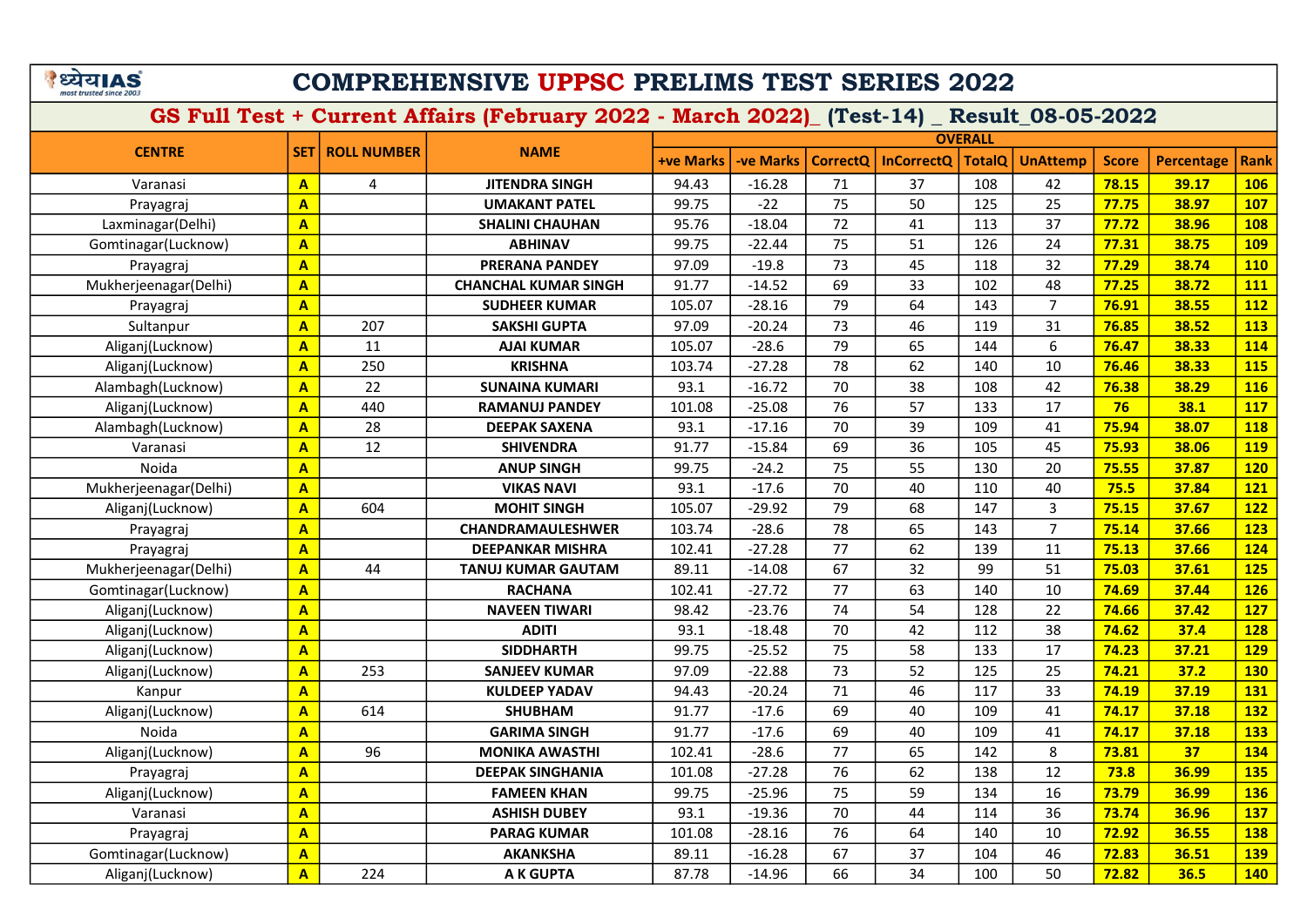## COMPREHENSIVE UPPSC PRELIMS TEST SERIES 2022

|                       |                         |                    |                             |                  |                  |                 |                   | <b>OVERALL</b> |                 |              |                   |             |
|-----------------------|-------------------------|--------------------|-----------------------------|------------------|------------------|-----------------|-------------------|----------------|-----------------|--------------|-------------------|-------------|
| <b>CENTRE</b>         | <b>SET</b>              | <b>ROLL NUMBER</b> | <b>NAME</b>                 | <b>+ve Marks</b> | <b>-ve Marks</b> | <b>CorrectQ</b> | <b>InCorrectQ</b> | <b>TotalQ</b>  | <b>UnAttemp</b> | <b>Score</b> | <b>Percentage</b> | <b>Rank</b> |
| Prayagraj             | A                       | 42                 | <b>RAMA SRIVASTAVA</b>      | 98.42            | $-25.96$         | 74              | 59                | 133            | 17              | 72.46        | 36.32             | 141         |
| Prayagraj             | A                       |                    | <b>PRADEEP KUMAR</b>        | 90.44            | $-18.04$         | 68              | 41                | 109            | 41              | 72.4         | 36.29             | <b>142</b>  |
| Prayagraj             | A                       |                    | <b>ANIL KUMAR VERMA</b>     | 97.09            | $-25.08$         | 73              | 57                | 130            | 20              | 72.01        | 36.1              | 143         |
| Alambagh(Lucknow)     | A                       | 59                 | <b>ACHINTYA SHARMA</b>      | 89.11            | $-17.16$         | 67              | 39                | 106            | 44              | 71.95        | 36.07             | 144         |
| Prayagraj             | A                       |                    | <b>SHIVAM YADAV</b>         | 97.09            | $-25.52$         | 73              | 58                | 131            | 19              | 71.57        | 35.87             | 145         |
| Gomtinagar(Lucknow)   | $\overline{\mathbf{A}}$ |                    | <b>MAN MOHAN</b>            | 85.12            | $-13.64$         | 64              | 31                | 95             | 55              | 71.48        | 35.83             | <b>146</b>  |
| Alambagh(Lucknow)     | A                       | 23                 | <b>BALRAM RAO</b>           | 98.42            | $-27.72$         | 74              | 63                | 137            | 13              | 70.7         | 35.44             | 147         |
| Alambagh(Lucknow)     | A                       | $\overline{7}$     | PANKAJ YADAV                | 97.09            | $-26.4$          | 73              | 60                | 133            | 17              | 70.69        | 35.43             | 148         |
| Prayagraj             | A                       |                    | <b>DIKSHA MISHRA</b>        | 95.76            | $-25.52$         | 72              | 58                | 130            | 20              | 70.24        | 35.21             | <b>149</b>  |
| Sultanpur             | $\overline{\mathsf{A}}$ |                    | <b>SHASHANK</b>             | 95.76            | $-25.52$         | 72              | 58                | 130            | 20              | 70.24        | 35.21             | <b>150</b>  |
| Aliganj(Lucknow)      | $\overline{A}$          |                    | <b>NEELAM SINGH</b>         | 93.1             | $-22.88$         | 70              | 52                | 122            | 28              | 70.22        | 35.2              | 151         |
| Mukherjeenagar(Delhi) | A                       | 538                | <b>PUSHPENDRA PANDEY</b>    | 87.78            | $-17.6$          | 66              | 40                | 106            | 44              | 70.18        | 35.18             | <b>152</b>  |
| Aliganj(Lucknow)      | $\overline{\mathbf{A}}$ | 690                | <b>RAHULSINGH</b>           | 83.79            | $-13.64$         | 63              | 31                | 94             | 56              | 70.15        | 35.16             | 153         |
| Gomtinagar(Lucknow)   | A                       |                    | <b>ARVIND BHARTI</b>        | 79.8             | $-9.68$          | 60              | 22                | 82             | 68              | 70.12        | 35.15             | 154         |
| Mukherjeenagar(Delhi) | A                       |                    | <b>SUNIL AWASTHI</b>        | 81.13            | $-11.44$         | 61              | 26                | 87             | 63              | 69.69        | 34.93             | <b>155</b>  |
| Alambagh(Lucknow)     | $\overline{A}$          | 56                 | <b>PRAGATI VERMA</b>        | 95.76            | $-26.4$          | 72              | 60                | 132            | 18              | 69.36        | 34.77             | <b>156</b>  |
| Prayagraj             | A                       |                    | <b>TARUNA</b>               | 95.76            | $-26.4$          | 72              | 60                | 132            | 18              | 69.36        | 34.77             | <b>157</b>  |
| Prayagraj             | A                       | 104                | <b>SHWETA</b>               | 93.1             | $-24.2$          | 70              | 55                | 125            | 25              | 68.9         | 34.54             | <b>158</b>  |
| Prayagraj             | A                       |                    | <b>RAVI RANJAN</b>          | 93.1             | $-24.2$          | 70              | 55                | 125            | 25              | 68.9         | 34.54             | <b>159</b>  |
| Prayagraj             | $\overline{A}$          |                    | <b>SUJIT KUMAR YADAV</b>    | 78.47            | $-9.68$          | 59              | 22                | 81             | 69              | 68.79        | 34.48             | <b>160</b>  |
| Prayagraj             | A                       |                    | <b>AVANEESH KUMAR</b>       | 97.09            | $-28.6$          | 73              | 65                | 138            | 12              | 68.49        | 34.33             | <b>161</b>  |
| Aliganj(Lucknow)      | A                       | 215                | <b>SANJEEV RAI</b>          | 95.76            | $-27.28$         | 72              | 62                | 134            | 16              | 68.48        | 34.33             | <b>162</b>  |
| Aliganj(Lucknow)      | A                       | 22009              | <b>VIJAY KUMAR</b>          | 94.43            | $-26.4$          | 71              | 60                | 131            | 19              | 68.03        | 34.1              | <b>163</b>  |
| Aliganj(Lucknow)      | A                       |                    | <b>SONIYA YADAV</b>         | 91.77            | $-23.76$         | 69              | 54                | 123            | 27              | 68.01        | 34.09             | <b>164</b>  |
| Kanpur                | A                       |                    | <b>BARKHA SAHU</b>          | 79.8             | $-11.88$         | 60              | 27                | 87             | 63              | 67.92        | 34.05             | <b>165</b>  |
| Prayagraj             | A                       |                    | <b>PRAVEEN KUMAR MAURYA</b> | 93.1             | $-25.96$         | 70              | 59                | 129            | 21              | 67.14        | 33.65             | <b>166</b>  |
| Prayagraj             | A                       |                    | <b>DINESH KR YAD A</b>      | 99.75            | $-33$            | 75              | 75                | 150            | $\mathsf{O}$    | 66.75        | 33.46             | <b>167</b>  |
| Alambagh(Lucknow)     | A                       | 13                 | <b>SAURABH UPADHYAY</b>     | 95.76            | $-29.04$         | 72              | 66                | 138            | 12              | 66.72        | 33.44             | <b>168</b>  |
| Aliganj(Lucknow)      | A                       | 113                | <b>REENA YADAV</b>          | 89.11            | $-22.44$         | 67              | 51                | 118            | 32              | 66.67        | 33.42             | <b>169</b>  |
| Alambagh(Lucknow)     | A                       | 37                 | <b>HIRDESH KUMAR</b>        | 86.45            | $-20.24$         | 65              | 46                | 111            | 39              | 66.21        | 33.19             | <b>170</b>  |
| Aliganj(Lucknow)      | A                       |                    | <b>HIMANSHU RANJAN</b>      | 85.12            | $-18.92$         | 64              | 43                | 107            | 43              | 66.2         | 33.18             | <b>171</b>  |
| Gomtinagar(Lucknow)   | A                       |                    | <b>DEEPIKA PANDEY</b>       | 85.12            | $-18.92$         | 64              | 43                | 107            | 43              | 66.2         | 33.18             | <b>172</b>  |
| Mukherjeenagar(Delhi) | A                       | 2200019            | <b>AKANSHA</b>              | 78.47            | $-12.32$         | 59              | 28                | 87             | 63              | 66.15        | 33.16             | <b>173</b>  |
| Gorakhpur             | A                       |                    | <b>GAURAV KUMAR SINGH</b>   | 82.46            | $-16.72$         | 62              | 38                | 100            | 50              | 65.74        | 32.95             | <b>174</b>  |
| Laxminagar(Delhi)     | A                       |                    | <b>SRISHTI TYAGI</b>        | 81.13            | $-15.4$          | 61              | 35                | 96             | 54              | 65.73        | 32.95             | <b>175</b>  |
|                       |                         |                    |                             |                  |                  |                 |                   |                |                 |              |                   |             |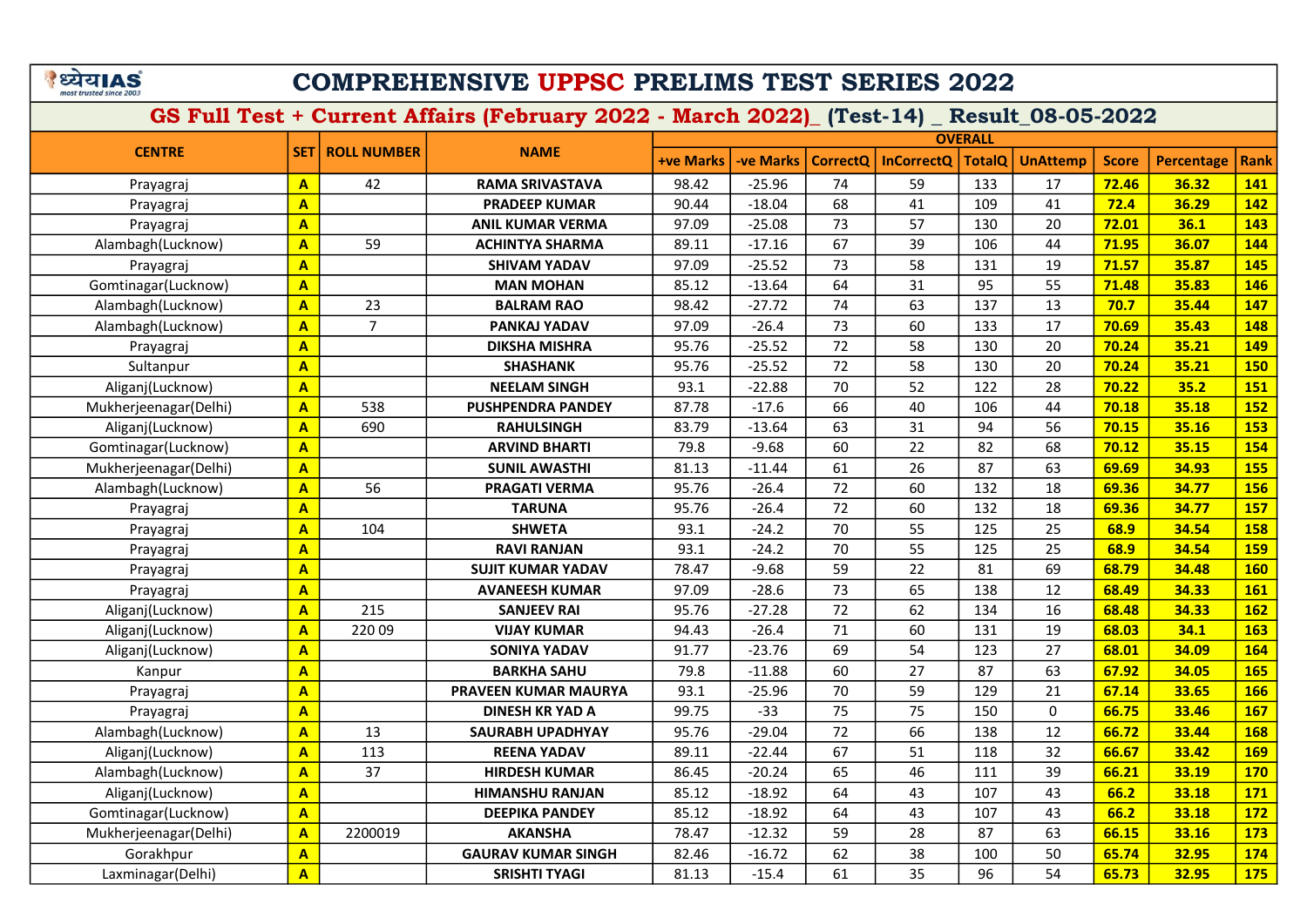## COMPREHENSIVE UPPSC PRELIMS TEST SERIES 2022

|                       |                         |                    |                                |                  |                  |                 |                   | <b>OVERALL</b> |                 |              |                   |             |
|-----------------------|-------------------------|--------------------|--------------------------------|------------------|------------------|-----------------|-------------------|----------------|-----------------|--------------|-------------------|-------------|
| <b>CENTRE</b>         | <b>SET</b>              | <b>ROLL NUMBER</b> | <b>NAME</b>                    | <b>+ve Marks</b> | <b>-ve Marks</b> | <b>CorrectQ</b> | <b>InCorrectQ</b> | <b>TotalQ</b>  | <b>UnAttemp</b> | <b>Score</b> | <b>Percentage</b> | <b>Rank</b> |
| Prayagraj             | $\mathbf{A}$            |                    | <b>SANJAY YADAV</b>            | 97.09            | $-31.68$         | 73              | 72                | 145            | 5               | 65.41        | 32.79             | <b>176</b>  |
| Prayagraj             | A                       |                    | <b>DHEERAJ KUMAR SINGH</b>     | 91.77            | $-26.4$          | 69              | 60                | 129            | 21              | 65.37        | 32.77             | <b>177</b>  |
| Aliganj(Lucknow)      | $\mathbf{A}$            |                    | <b>DEEPANKER SINGH</b>         | 82.46            | $-17.16$         | 62              | 39                | 101            | 49              | 65.3         | 32.73             | <b>178</b>  |
| Alambagh(Lucknow)     | $\mathbf{A}$            | $\mathbf{1}$       | PRIYANSHU DIXIT                | 77.14            | $-11.88$         | 58              | 27                | 85             | 65              | 65.26        | 32.71             | <b>179</b>  |
| Noida                 | $\mathbf{A}$            |                    | <b>AKRITI</b>                  | 75.81            | $-10.56$         | 57              | 24                | 81             | 69              | 65.25        | 32.71             | <b>180</b>  |
| Alambagh(Lucknow)     | $\mathbf{A}$            | 11                 | <b>SHIVA PATEL</b>             | 93.1             | $-28.16$         | 70              | 64                | 134            | 16              | 64.94        | 32.55             | <b>181</b>  |
| Prayagraj             | $\mathbf{A}$            | 355                | <b>VIBHA YADAV</b>             | 94.43            | $-29.92$         | 71              | 68                | 139            | 11              | 64.51        | 32.34             | <b>182</b>  |
| Aliganj(Lucknow)      | $\overline{\mathbf{A}}$ | 211                | <b>GARIMA SINGH</b>            | 86.45            | $-22$            | 65              | 50                | 115            | 35              | 64.45        | 32.31             | <b>183</b>  |
| Mukherjeenagar(Delhi) | $\overline{\mathbf{A}}$ |                    | <b>INDU SAROJ</b>              | 90.44            | $-26.4$          | 68              | 60                | 128            | 22              | 64.04        | 32.1              | 184         |
| Alambagh(Lucknow)     | $\overline{A}$          | 60                 | PR GYA TRIPATGI                | 94.43            | $-30.8$          | 71              | 70                | 141            | 9               | 63.63        | 31.89             | <b>185</b>  |
| Aliganj(Lucknow)      | $\overline{A}$          |                    | <b>BGOOPEMDRA</b>              | 93.1             | $-29.48$         | 70              | 67                | 137            | 13              | 63.62        | 31.89             | <b>186</b>  |
| Mukherjeenagar(Delhi) | $\mathbf{A}$            |                    | <b>UDAY PRATAP SINGH</b>       | 93.1             | $-29.48$         | 70              | 67                | 137            | 13              | 63.62        | 31.89             | 187         |
| Prayagraj             | $\mathbf{A}$            |                    | <b>ROHIT SINGH</b>             | 86.45            | $-22.88$         | 65              | 52                | 117            | 33              | 63.57        | 31.86             | <b>188</b>  |
| Alambagh(Lucknow)     | $\overline{\mathsf{A}}$ | 61                 | <b>SARITA MAURYA</b>           | 82.46            | $-18.92$         | 62              | 43                | 105            | 45              | 63.54        | 31.85             | <b>189</b>  |
| Aliganj(Lucknow)      | $\overline{\mathbf{A}}$ |                    | <b>NAZREEN</b>                 | 91.77            | $-28.6$          | 69              | 65                | 134            | 16              | 63.17        | 31.66             | <b>190</b>  |
| Gomtinagar(Lucknow)   | $\overline{\mathbf{A}}$ |                    | POONAM PACHO IA                | 90.44            | $-27.28$         | 68              | 62                | 130            | 20              | 63.16        | 31.66             | <b>191</b>  |
| Aliganj(Lucknow)      | $\overline{\mathsf{A}}$ | 210                | PRIYANKA TIWARI                | 87.78            | $-24.64$         | 66              | 56                | 122            | 28              | 63.14        | 31.65             | <b>192</b>  |
| Gorakhpur             | $\overline{\mathbf{A}}$ |                    | <b>SHASHANK KUMAR SRIVASTA</b> | 87.78            | $-24.64$         | 66              | 56                | 122            | 28              | 63.14        | 31.65             | <b>193</b>  |
| Aliganj(Lucknow)      | $\mathbf{A}$            |                    | <b>AJEET KUMAR</b>             | 87.78            | $-25.08$         | 66              | 57                | 123            | 27              | 62.7         | 31.43             | 194         |
| Aliganj(Lucknow)      | $\overline{A}$          |                    | <b>PRAN AL SINGH</b>           | 86.45            | $-23.76$         | 65              | 54                | 119            | 31              | 62.69        | 31.42             | <b>195</b>  |
| Gomtinagar(Lucknow)   | A                       | 105                | <b>ASHOK SINGH</b>             | 75.81            | $-13.2$          | 57              | 30                | 87             | 63              | 62.61        | 31.38             | <b>196</b>  |
| Aliganj(Lucknow)      | $\overline{\mathsf{A}}$ |                    | <b>SHIKHAR SINGH</b>           | 89.11            | $-26.84$         | 67              | 61                | 128            | 22              | 62.27        | 31.21             | <b>197</b>  |
| Gomtinagar(Lucknow)   | $\overline{\mathbf{A}}$ |                    | <b>AMAN GUPTA</b>              | 86.45            | $-24.2$          | 65              | 55                | 120            | 30              | 62.25        | 31.2              | <b>198</b>  |
| Gomtinagar(Lucknow)   | $\mathbf{A}$            |                    | <b>NIKKI KUMARI</b>            | 85.12            | $-22.88$         | 64              | 52                | 116            | 34              | 62.24        | 31.2              | <b>199</b>  |
| Alambagh(Lucknow)     | $\mathbf{A}$            | 54                 | <b>VISHAL LAL</b>              | 75.81            | $-13.64$         | 57              | 31                | 88             | 62              | 62.17        | 31.16             | 200         |
| Aliganj(Lucknow)      | $\mathbf{A}$            | 186                | <b>ABHYUDAYA PANDEY</b>        | 69.16            | $-7.04$          | 52              | 16                | 68             | 82              | 62.12        | 31.14             | 201         |
| Aliganj(Lucknow)      | $\overline{\mathbf{A}}$ | 669                | <b>SHAURYA PRATAP</b>          | 91.77            | $-30.36$         | 69              | 69                | 138            | 12              | 61.41        | 30.78             | 202         |
| Prayagraj             | $\mathbf{A}$            |                    | <b>PRAGATI SINGH</b>           | 91.77            | $-30.36$         | 69              | 69                | 138            | 12              | 61.41        | 30.78             | 203         |
| Laxminagar(Delhi)     | $\mathbf{A}$            |                    | <b>ABHISHEK YADAV</b>          | 75.81            | $-14.52$         | 57              | 33                | 90             | 60              | 61.29        | 30.72             | 204         |
| Alambagh(Lucknow)     | $\mathbf{A}$            | 40                 | <b>MANISH MOHAN</b>            | 89.11            | $-28.16$         | 67              | 64                | 131            | 19              | 60.95        | 30.55             | 205         |
| Aliganj(Lucknow)      | $\overline{\mathsf{A}}$ |                    | <b>HIMANSHI SINGH</b>          | 83.79            | $-22.88$         | 63              | 52                | 115            | 35              | 60.91        | 30.53             | 206         |
| Aliganj(Lucknow)      | $\overline{\mathbf{A}}$ | 49                 | <b>RISHABH TIWARI</b>          | 82.46            | $-21.56$         | 62              | 49                | 111            | 39              | 60.9         | 30.53             | 207         |
| Gomtinagar(Lucknow)   | $\overline{A}$          |                    | <b>VISHAKHA SINGH</b>          | 82.46            | $-21.56$         | 62              | 49                | 111            | 39              | 60.9         | 30.53             | 208         |
| Aliganj(Lucknow)      | $\mathbf{A}$            |                    | <b>PALLAVI SINGH</b>           | 89.11            | $-29.04$         | 67              | 66                | 133            | 17              | 60.07        | 30.11             | 209         |
| Aliganj(Lucknow)      | $\overline{\mathbf{A}}$ | 97                 | <b>RICHA AWASTHI</b>           | 85.12            | $-25.08$         | 64              | 57                | 121            | 29              | 60.04        | 30.1              | 210         |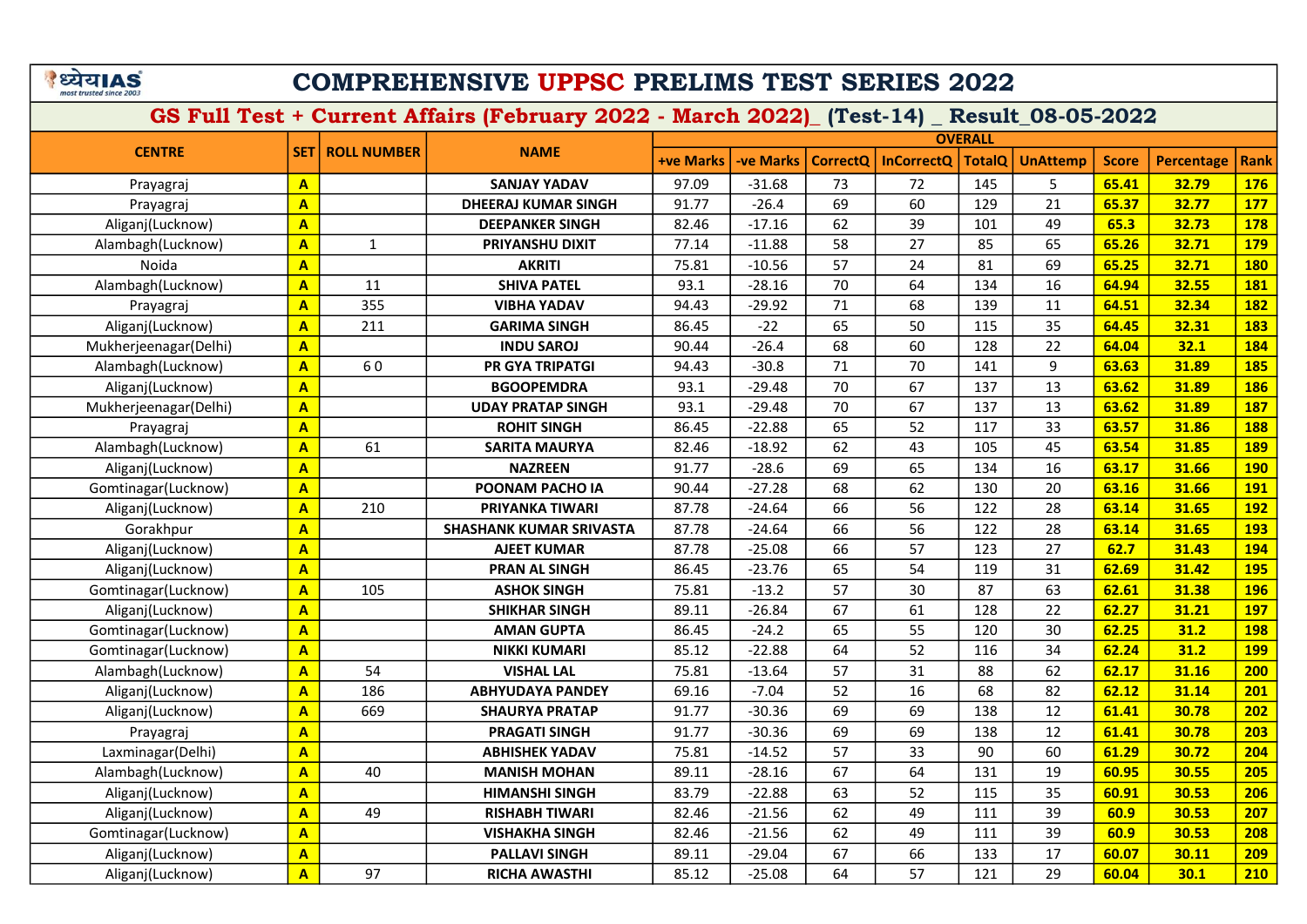# COMPREHENSIVE UPPSC PRELIMS TEST SERIES 2022

|                       |                         |                    |                            |                  |           |                 |                   | <b>OVERALL</b> |                 |              |                   |             |
|-----------------------|-------------------------|--------------------|----------------------------|------------------|-----------|-----------------|-------------------|----------------|-----------------|--------------|-------------------|-------------|
| <b>CENTRE</b>         | <b>SET</b>              | <b>ROLL NUMBER</b> | <b>NAME</b>                | <b>+ve Marks</b> | -ve Marks | <b>CorrectQ</b> | <b>InCorrectQ</b> | <b>TotalQ</b>  | <b>UnAttemp</b> | <b>Score</b> | <b>Percentage</b> | <b>Rank</b> |
| Prayagraj             | $\mathbf{A}$            | 57                 | SHIPRA SRIVASTAVA          | 85.12            | $-25.08$  | 64              | 57                | 121            | 29              | 60.04        | 30.1              | 211         |
| Aliganj(Lucknow)      | $\overline{\mathbf{A}}$ | 4                  | <b>PALLAVI</b>             | 82.46            | $-22.44$  | 62              | 51                | 113            | 37              | 60.02        | 30.09             | 212         |
| Aliganj(Lucknow)      | A                       |                    | <b>AAKASH PRIYEDARSHE</b>  | 87.78            | $-28.16$  | 66              | 64                | 130            | 20              | 59.62        | 29.88             | 213         |
| Aliganj(Lucknow)      | A                       | 248                | <b>ANURADHA PATHAK</b>     | 87.78            | $-28.16$  | 66              | 64                | 130            | 20              | 59.62        | 29.88             | 214         |
| Alambagh(Lucknow)     | $\overline{\mathbf{A}}$ | 38                 | <b>ASHOK KUMAR</b>         | 85.12            | $-25.52$  | 64              | 58                | 122            | 28              | 59.6         | 29.87             | 215         |
| Aliganj(Lucknow)      | A                       | 732                | <b>REHANA P SIDDIQUIE</b>  | 87.78            | $-29.04$  | 66              | 66                | 132            | 18              | 58.74        | 29.44             | 216         |
| Prayagraj             | A                       |                    | <b>SUJEET CHAURSIA</b>     | 82.46            | $-23.76$  | 62              | 54                | 116            | 34              | 58.7         | 29.42             | 217         |
| Alambagh(Lucknow)     | A                       | 18                 | <b>ARUN KUMAR</b>          | 81.13            | $-22.44$  | 61              | 51                | 112            | 38              | 58.69        | 29.42             | 218         |
| Aliganj(Lucknow)      | A                       |                    | <b>NARENDRA MAURYA</b>     | 81.13            | $-22.44$  | 61              | 51                | 112            | 38              | 58.69        | 29.42             | 219         |
| Prayagraj             | A                       |                    | POOJA YADAV                | 81.13            | $-22.44$  | 61              | 51                | 112            | 38              | 58.69        | 29.42             | 220         |
| Gomtinagar(Lucknow)   | $\overline{A}$          |                    | <b>SANJAY KUMAR</b>        | 75.81            | $-17.16$  | 57              | 39                | 96             | 54              | 58.65        | 29.4              | 221         |
| Mukherjeenagar(Delhi) | A                       | 71                 | <b>SHIVA SHARMA</b>        | 90.44            | $-32.12$  | 68              | 73                | 141            | 9               | 58.32        | 29.23             | 222         |
| Aliganj(Lucknow)      | $\overline{A}$          |                    | <b>SAUMYA SINGH</b>        | 82.46            | $-24.2$   | 62              | 55                | 117            | 33              | 58.26        | 29.2              | 223         |
| Prayagraj             | $\overline{A}$          |                    | <b>ANKITA S</b>            | 79.8             | $-21.56$  | 60              | 49                | 109            | 41              | 58.24        | 29.19             | 224         |
| Prayagraj             | A                       | 326                | <b>HARI MANGAL PRASAD</b>  | 85.12            | $-27.28$  | 64              | 62                | 126            | 24              | 57.84        | 28.99             | 225         |
| Prayagraj             | $\overline{A}$          |                    | <b>ASHUTOSH YADAV</b>      | 85.12            | $-27.28$  | 64              | 62                | 126            | 24              | 57.84        | 28.99             | 226         |
| Prayagraj             | A                       |                    | <b>ANKIT RAJ</b>           | 87.78            | $-30.36$  | 66              | 69                | 135            | 15              | 57.42        | 28.78             | 227         |
| Aliganj(Lucknow)      | A                       | 278                | <b>SHONENDRA KUMAR</b>     | 83.79            | $-26.4$   | 63              | 60                | 123            | 27              | 57.39        | 28.77             | 228         |
| Gomtinagar(Lucknow)   | A                       | 107                | <b>SANTOSH KUMAR SINGH</b> | 83.79            | $-26.4$   | 63              | 60                | 123            | 27              | 57.39        | 28.77             | 229         |
| Prayagraj             | A                       | 84                 | <b>HARI SHANKAR Y DAV</b>  | 75.81            | $-18.48$  | 57              | 42                | 99             | 51              | 57.33        | 28.74             | 230         |
| Varanasi              | A                       | $\overline{7}$     | <b>AMIT KUMAR</b>          | 74.48            | $-17.6$   | 56              | 40                | 96             | 54              | 56.88        | 28.51             | 231         |
| Prayagraj             | A                       |                    | <b>RISHABH DEV SINGH</b>   | 77.14            | $-20.68$  | 58              | 47                | 105            | 45              | 56.46        | 28.3              | 232         |
| Alambagh(Lucknow)     | A                       | 5                  | <b>SHEETAL</b>             | 85.12            | $-29.04$  | 64              | 66                | 130            | 20              | 56.08        | 28.11             | 233         |
| Aliganj(Lucknow)      | A                       | 63                 | <b>RUCHIKA RAI</b>         | 65.17            | $-9.68$   | 49              | 22                | 71             | 79              | 55.49        | 27.81             | 234         |
| Aliganj(Lucknow)      | A                       |                    | <b>RADHE KRISHNA</b>       | 63.84            | $-8.36$   | 48              | 19                | 67             | 83              | 55.48        | 27.81             | 235         |
| Prayagraj             | $\overline{A}$          |                    | <b>RAMKARAN GUPTA</b>      | 82.46            | $-27.28$  | 62              | 62                | 124            | 26              | 55.18        | 27.66             | 236         |
| Prayagraj             | A                       |                    | <b>MANISH MAURYA</b>       | 63.84            | $-8.8$    | 48              | 20                | 68             | 82              | 55.04        | 27.59             | 237         |
| Prayagraj             | A                       |                    | <b>SANJAY BHARTI</b>       | 86.45            | $-32.12$  | 65              | 73                | 138            | 12              | 54.33        | 27.23             | 238         |
| Aliganj(Lucknow)      | A                       |                    | <b>MANISHA SINGH</b>       | 83.79            | $-29.48$  | 63              | 67                | 130            | 20              | 54.31        | 27.22             | 239         |
| Mukherjeenagar(Delhi) | A                       | 372                | <b>NEELAM</b>              | 82.46            | $-28.16$  | 62              | 64                | 126            | 24              | 54.3         | 27.22             | 240         |
| Aliganj(Lucknow)      | A                       |                    | <b>SAURAV TIWARI</b>       | 78.47            | $-24.2$   | 59              | 55                | 114            | 36              | 54.27        | 27.2              | 241         |
| Sultanpur             | $\overline{\mathsf{A}}$ |                    | PANKAJ DWIVEDI             | 78.47            | $-24.64$  | 59              | 56                | 115            | 35              | 53.83        | 26.98             | 242         |
| Aliganj(Lucknow)      | $\overline{\mathbf{A}}$ |                    | <b>ANI SRIVASTAVA</b>      | 83.79            | $-30.36$  | 63              | 69                | 132            | 18              | 53.43        | 26.78             | 243         |
| Prayagraj             | $\overline{\mathsf{A}}$ | 367                | <b>PANKAJ KUMAR</b>        | 81.13            | $-27.72$  | 61              | 63                | 124            | 26              | 53.41        | 26.77             | 244         |
| Aliganj(Lucknow)      | A                       | 207                | <b>DILEEP KUMAR</b>        | 81.13            | $-28.16$  | 61              | 64                | 125            | 25              | 52.97        | 26.55             | 245         |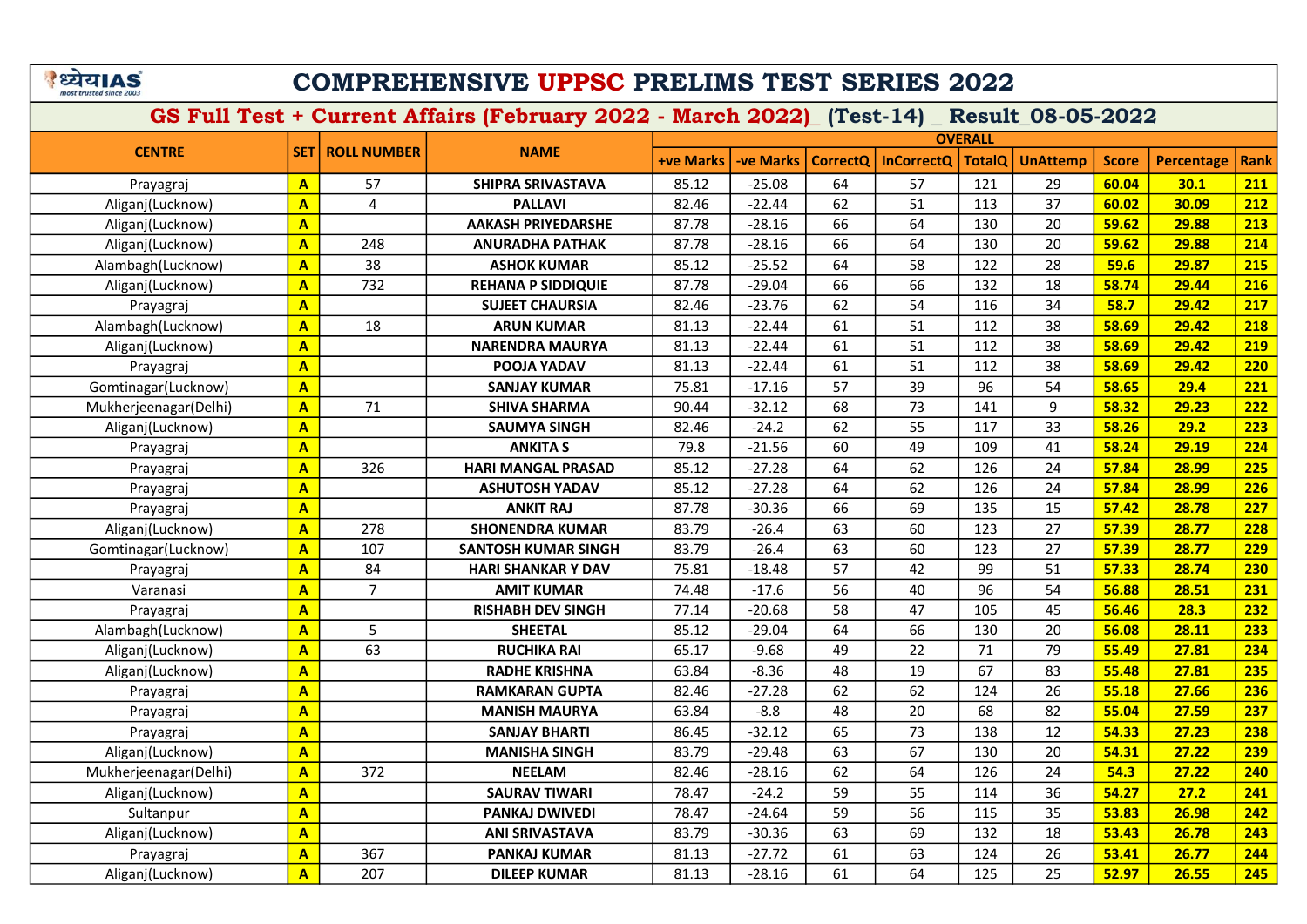# COMPREHENSIVE UPPSC PRELIMS TEST SERIES 2022

|                       |                         |                    |                              |                  |                  |                 |                   | <b>OVERALL</b> |                 |              |                   |             |
|-----------------------|-------------------------|--------------------|------------------------------|------------------|------------------|-----------------|-------------------|----------------|-----------------|--------------|-------------------|-------------|
| <b>CENTRE</b>         | <b>SET</b>              | <b>ROLL NUMBER</b> | <b>NAME</b>                  | <b>+ve Marks</b> | <b>-ve Marks</b> | <b>CorrectQ</b> | <b>InCorrectQ</b> | <b>TotalQ</b>  | <b>UnAttemp</b> | <b>Score</b> | <b>Percentage</b> | <b>Rank</b> |
| Aliganj(Lucknow)      | A                       |                    | <b>PRAGYA</b>                | 81.13            | $-28.16$         | 61              | 64                | 125            | 25              | 52.97        | 26.55             | 246         |
| Aliganj(Lucknow)      | A                       |                    | <b>ANKULYADAV</b>            | 79.8             | $-26.84$         | 60              | 61                | 121            | 29              | 52.96        | 26.55             | 247         |
| Alambagh(Lucknow)     | $\overline{\mathsf{A}}$ | 26                 | <b>MEHWISH</b>               | 75.81            | $-22.88$         | 57              | 52                | 109            | 41              | 52.93        | 26.53             | 248         |
| Aliganj(Lucknow)      | A                       | 87                 |                              | 74.48            | $-21.56$         | 56              | 49                | 105            | 45              | 52.92        | 26.53             | 249         |
| Prayagraj             | A                       |                    | <b>RAHUL KUMAR CHAUBEY</b>   | 89.11            | $-36.52$         | 67              | 83                | 150            | $\Omega$        | 52.59        | 26.36             | 250         |
| Alambagh(Lucknow)     | A                       | 42                 | <b>AKHILESH KUMAR PATHAK</b> | 77.14            | $-25.08$         | 58              | 57                | 115            | 35              | 52.06        | 26.1              | 251         |
| Aliganj(Lucknow)      | A                       | 217                | <b>NARENDRA KUMAR OJHA</b>   | 71.82            | $-19.8$          | 54              | 45                | 99             | 51              | 52.02        | 26.08             | 252         |
| Gomtinagar(Lucknow)   | A                       |                    | <b>PRATIBHA TRIPATHI</b>     | 86.45            | $-34.76$         | 65              | 79                | 144            | 6               | 51.69        | 25.91             | 253         |
| Aliganj(Lucknow)      | $\overline{\mathbf{A}}$ |                    | ABHIMANYU SHUKLA             | 82.46            | $-30.8$          | 62              | 70                | 132            | 18              | 51.66        | 25.89             | 254         |
| Aliganj(Lucknow)      | $\overline{\mathbf{A}}$ | 239                | <b>NAINSI SINGH</b>          | 70.49            | $-18.92$         | 53              | 43                | 96             | 54              | 51.57        | 25.85             | 255         |
| Aliganj(Lucknow)      | $\overline{\mathbf{A}}$ |                    | <b>SHUBHAM</b>               | 70.49            | $-18.92$         | 53              | 43                | 96             | 54              | 51.57        | 25.85             | 256         |
| Gomtinagar(Lucknow)   | A                       |                    | <b>RICHA SINGH RAWAT</b>     | 70.49            | $-18.92$         | 53              | 43                | 96             | 54              | 51.57        | 25.85             | 257         |
| Aliganj(Lucknow)      | A                       |                    | <b>MONICA MISHRA</b>         | 69.16            | $-17.6$          | 52              | 40                | 92             | 58              | 51.56        | 25.84             | 258         |
| Prayagraj             | A                       |                    | <b>SWETA</b>                 | 69.16            | $-17.6$          | 52              | 40                | 92             | 58              | 51.56        | 25.84             | 259         |
| Alambagh(Lucknow)     | A                       | 34                 | <b>SHALINI PATEL</b>         | 74.48            | $-23.76$         | 56              | 54                | 110            | 40              | 50.72        | 25.42             | 260         |
| Aliganj(Lucknow)      | A                       | 722                | <b>PRATAP KUAAR</b>          | 65.17            | $-14.52$         | 49              | 33                | 82             | 68              | 50.65        | 25.39             | 261         |
| Mukherjeenagar(Delhi) | A                       |                    | <b>AIYA MALIK</b>            | 65.17            | $-14.52$         | 49              | 33                | 82             | 68              | 50.65        | 25.39             | 262         |
| Prayagraj             | A                       |                    | <b>SHEPHALI KRISHNAN</b>     | 81.13            | $-30.8$          | 61              | 70                | 131            | 19              | 50.33        | 25.23             | 263         |
| Aliganj(Lucknow)      | A                       | 214                | <b>KAMLESH KUMAR</b>         | 79.8             | $-29.48$         | 60              | 67                | 127            | 23              | 50.32        | 25.22             | 264         |
| Prayagraj             | $\overline{\mathsf{A}}$ |                    | <b>KRISHNA KUMAR</b>         | 73.15            | $-23.32$         | 55              | 53                | 108            | 42              | 49.83        | 24.98             | 265         |
| Prayagraj             | $\overline{\mathsf{A}}$ |                    | <b>NIHAL KUMAR SHUKLA</b>    | 78.47            | $-29.04$         | 59              | 66                | 125            | 25              | 49.43        | 24.78             | 266         |
| Aliganj(Lucknow)      | $\overline{\mathsf{A}}$ | 1784               | <b>ANITA SINGH</b>           | 77.14            | $-27.72$         | 58              | 63                | 121            | 29              | 49.42        | 24.77             | 267         |
| Gomtinagar(Lucknow)   | A                       |                    | <b>ASHISH KHARWAR</b>        | 69.16            | $-19.8$          | 52              | 45                | 97             | 53              | 49.36        | 24.74             | 268         |
| Kanpur                | A                       |                    | <b>RAJAT RAJPOOT</b>         | 79.8             | $-30.8$          | 60              | 70                | 130            | 20              | 49           | 24.56             | 269         |
| Prayagraj             | A                       |                    | <b>SHASHWAT VERMA</b>        | 71.82            | $-22.88$         | 54              | 52                | 106            | 44              | 48.94        | 24.53             | 270         |
| Alambagh(Lucknow)     | $\overline{\mathsf{A}}$ | 31                 | <b>SHAILY SINGH</b>          | 77.14            | $-28.6$          | 58              | 65                | 123            | 27              | 48.54        | 24.33             | 271         |
| Prayagraj             | A                       |                    | <b>MOHD SHARIF</b>           | 66.5             | $-18.48$         | 50              | 42                | 92             | 58              | 48.02        | 24.07             | 272         |
| Prayagraj             | $\overline{\mathsf{A}}$ |                    | <b>SHARAD KUMAR YADAV</b>    | 74.48            | $-26.84$         | 56              | 61                | 117            | 33              | 47.64        | 23.88             | 273         |
| Kanpur                | $\overline{\mathsf{A}}$ |                    | <b>HIMANSHU AWASTHI</b>      | 85.12            | $-37.84$         | 64              | 86                | 150            | $\Omega$        | 47.28        | 23.7              | 274         |
| Aliganj(Lucknow)      | $\overline{A}$          | 590                | <b>RAJ KUMAR</b>             | 82.46            | $-35.2$          | 62              | 80                | 142            | 8               | 47.26        | 23.69             | 275         |
| Gomtinagar(Lucknow)   | $\overline{A}$          |                    | <b>MANSHI MISHRA</b>         | 70.49            | $-23.32$         | 53              | 53                | 106            | 44              | 47.17        | 23.64             | 276         |
| Mukherjeenagar(Delhi) | $\overline{\mathsf{A}}$ |                    | <b>AADESH YADAV</b>          | 77.14            | $-30.36$         | 58              | 69                | 127            | 23              | 46.78        | 23.45             | 277         |
| Sultanpur             | A                       | 116                | <b>ARCHIT GUPTA</b>          | 69.16            | $-22.44$         | 52              | 51                | 103            | 47              | 46.72        | 23.42             | 278         |
| Prayagraj             | A                       | 420                | <b>AADITYA KUMAR</b>         | 75.81            | $-29.48$         | 57              | 67                | 124            | 26              | 46.33        | 23.22             | 279         |
| Aliganj(Lucknow)      | A                       |                    | <b>ABHISH K SI</b>           | 82.46            | $-36.52$         | 62              | 83                | 145            | 5               | 45.94        | 23.03             | 280         |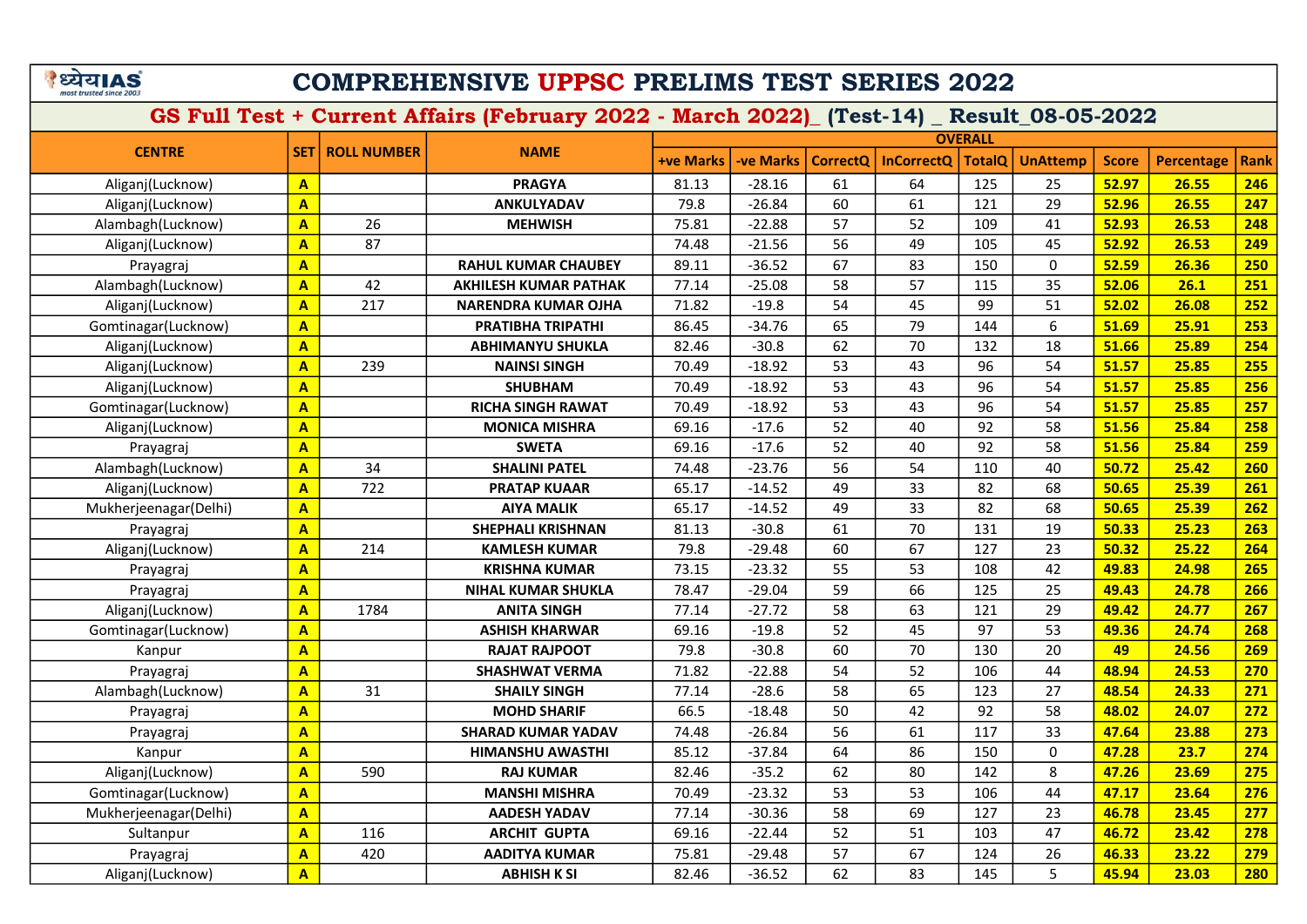# COMPREHENSIVE UPPSC PRELIMS TEST SERIES 2022

|                       |                         |                          |                            |                  |                  |                 |                   | <b>OVERALL</b> |                 |              |                   |             |
|-----------------------|-------------------------|--------------------------|----------------------------|------------------|------------------|-----------------|-------------------|----------------|-----------------|--------------|-------------------|-------------|
| <b>CENTRE</b>         |                         | <b>SET   ROLL NUMBER</b> | <b>NAME</b>                | <b>+ve Marks</b> | <b>-ve Marks</b> | <b>CorrectQ</b> | <b>InCorrectQ</b> | <b>TotalQ</b>  | <b>UnAttemp</b> | <b>Score</b> | <b>Percentage</b> | <b>Rank</b> |
| Prayagraj             | $\overline{\mathbf{A}}$ | 349                      | <b>AYUSH TIWARI</b>        | 79.8             | $-33.88$         | 60              | 77                | 137            | 13              | 45.92        | 23.02             | 281         |
| Sultanpur             | $\overline{\mathbf{A}}$ | 305                      | <b>AMIT YADAV</b>          | 79.8             | $-33.88$         | 60              | 77                | 137            | 13              | 45.92        | 23.02             | 282         |
| Aliganj(Lucknow)      | $\overline{\mathbf{A}}$ | 195                      | PRATAP DHIRENDRA KUMAR     | 77.14            | $-31.68$         | 58              | 72                | 130            | 20              | 45.46        | 22.79             | 283         |
| Aliganj(Lucknow)      | $\overline{\mathsf{A}}$ | 608                      | <b>DIPU KUMAR</b>          | 71.82            | $-26.4$          | 54              | 60                | 114            | 36              | 45.42        | 22.77             | 284         |
| Aliganj(Lucknow)      | $\overline{\mathbf{A}}$ |                          | <b>RANAPRATAP</b>          | 71.82            | $-26.4$          | 54              | 60                | 114            | 36              | 45.42        | 22.77             | 285         |
| Aliganj(Lucknow)      | $\overline{\mathbf{A}}$ |                          | <b>ARPIT TRIPATHI</b>      | 70.49            | $-25.08$         | 53              | 57                | 110            | 40              | 45.41        | 22.76             | 286         |
| Alambagh(Lucknow)     | $\overline{\mathbf{A}}$ | 50                       | <b>DHANANJAY TRIP THI</b>  | 65.17            | $-19.8$          | 49              | 45                | 94             | 56              | 45.37        | 22.74             | 287         |
| Gomtinagar(Lucknow)   | $\overline{\mathbf{A}}$ |                          | <b>AKHILESHWAR MISHRA</b>  | 69.16            | $-24.2$          | 52              | 55                | 107            | 43              | 44.96        | 22.54             | 288         |
| Mukherjeenagar(Delhi) | $\mathbf{A}$            |                          | <b>SATYENDRA</b>           | 69.16            | $-24.2$          | 52              | 55                | 107            | 43              | 44.96        | 22.54             | 289         |
| Sultanpur             | $\mathbf{A}$            |                          | <b>ASIF KHAN</b>           | 65.17            | $-20.24$         | 49              | 46                | 95             | 55              | 44.93        | 22.52             | 290         |
| Prayagraj             | $\mathbf{A}$            |                          | <b>SACHIN YADAV</b>        | 78.47            | $-33.88$         | 59              | 77                | 136            | 14              | 44.59        | 22.35             | 291         |
| Aliganj(Lucknow)      | $\mathbf{A}$            |                          | <b>GUNJAN KUMARI</b>       | 75.81            | $-31.24$         | 57              | 71                | 128            | 22              | 44.57        | 22.34             | 292         |
| Alambagh(Lucknow)     | $\mathbf{A}$            | 53                       | <b>SHWETA TIWARI</b>       | 66.5             | $-22$            | 50              | 50                | 100            | 50              | 44.5         | 22.31             | 293         |
| Aliganj(Lucknow)      | $\mathbf{A}$            |                          | RAHULLCHAUHAN              | 75.81            | $-31.68$         | 57              | 72                | 129            | 21              | 44.13        | 22.12             | 294         |
| Aliganj(Lucknow)      | $\overline{\mathbf{A}}$ | 720                      | <b>PRAYANKA SINGH</b>      | 63.84            | $-19.8$          | 48              | 45                | 93             | 57              | 44.04        | 22.08             | 295         |
| Gorakhpur             | $\mathbf{A}$            |                          | ABHAY PRATAP SINGH         | 61.18            | $-17.16$         | 46              | 39                | 85             | 65              | 44.02        | 22.07             | 296         |
| Prayagraj             | $\overline{\mathbf{A}}$ |                          | <b>ANNPURNA MISHRA</b>     | 73.15            | $-29.48$         | 55              | 67                | 122            | 28              | 43.67        | 21.89             | 297         |
| Aliganj(Lucknow)      | $\overline{\mathbf{A}}$ |                          | <b>ANAMIKA S NGH</b>       | 71.82            | $-28.16$         | 54              | 64                | 118            | 32              | 43.66        | 21.88             | 298         |
| Aliganj(Lucknow)      | $\overline{\mathbf{A}}$ |                          | <b>RAJAT VERMA</b>         | 69.16            | $-25.52$         | 52              | 58                | 110            | 40              | 43.64        | 21.87             | 299         |
| Aliganj(Lucknow)      | $\overline{\mathbf{A}}$ |                          | <b>VASUNDHARA TRIPATHI</b> | 66.5             | $-22.88$         | 50              | 52                | 102            | 48              | 43.62        | 21.86             | 300         |
| Aliganj(Lucknow)      | $\overline{A}$          | 196                      | <b>REKU</b>                | 61.18            | $-17.6$          | 46              | 40                | 86             | 64              | 43.58        | 21.84             | 301         |
| Mukherjeenagar(Delhi) | $\overline{\mathbf{A}}$ |                          | <b>SHARAD KUMAR BHATT</b>  | 61.18            | $-17.6$          | 46              | 40                | 86             | 64              | 43.58        | 21.84             | 302         |
| Prayagraj             | $\overline{\mathbf{A}}$ |                          | <b>RAJENDRA SINGH</b>      | 77.14            | $-33.88$         | 58              | 77                | 135            | 15              | 43.26        | 21.68             | 303         |
| Aliganj(Lucknow)      | $\overline{\mathbf{A}}$ |                          | <b>SHWETA DOHARE</b>       | 66.5             | $-23.32$         | 50              | 53                | 103            | 47              | 43.18        | 21.64             | 304         |
| Gomtinagar(Lucknow)   | $\overline{\mathbf{A}}$ |                          | AMRENDRA KUMAR YADAV       | 57.19            | $-14.08$         | 43              | 32                | 75             | 75              | 43.11        | 21.61             | 305         |
| Alambagh(Lucknow)     | $\overline{A}$          | 8                        | <b>SANDESH KUMAR</b>       | 63.84            | $-21.12$         | 48              | 48                | 96             | 54              | 42.72        | 21.41             | 306         |
| Gomtinagar(Lucknow)   | $\overline{\mathbf{A}}$ |                          | <b>ARPIT KUMAR</b>         | 62.51            | $-19.8$          | 47              | 45                | 92             | 58              | 42.71        | 21.41             | 307         |
| Alambagh(Lucknow)     | $\overline{\mathbf{A}}$ | 65                       | <b>SHALINI RAWAT</b>       | 73.15            | $-30.8$          | 55              | 70                | 125            | 25              | 42.35        | 21.23             | 308         |
| Aliganj(Lucknow)      | $\overline{\mathbf{A}}$ |                          | <b>DEEPAK KANAUJIA</b>     | 69.16            | $-27.28$         | 52              | 62                | 114            | 36              | 41.88        | 20.99             | 309         |
| Aliganj(Lucknow)      | $\overline{\mathbf{A}}$ | 23                       | <b>RAKESH KUMAR</b>        | 59.85            | $-18.04$         | 45              | 41                | 86             | 64              | 41.81        | 20.96             | 310         |
| Alambagh(Lucknow)     | A                       | 25                       | <b>ANKITA RAWAT</b>        | 58.52            | $-16.72$         | 44              | 38                | 82             | 68              | 41.8         | 20.95             | 311         |
| Aliganj(Lucknow)      | $\overline{\mathbf{A}}$ |                          | <b>PARVEJ AIMI</b>         | 57.19            | $-15.4$          | 43              | 35                | 78             | 72              | 41.79        | 20.95             | 312         |
| Gomtinagar(Lucknow)   | $\overline{\mathsf{A}}$ |                          | <b>RAHUL SINGH</b>         | 77.14            | $-35.64$         | 58              | 81                | 139            | 11              | 41.5         | 20.8              | 313         |
| Prayagraj             | $\mathbf{A}$            |                          | <b>ASHISH SINGH</b>        | 66.5             | $-25.08$         | 50              | 57                | 107            | 43              | 41.42        | 20.76             | 314         |
| Aliganj(Lucknow)      | $\overline{\mathsf{A}}$ | 213                      | <b>KHUSHBOO</b>            | 62.51            | $-21.12$         | 47              | 48                | 95             | 55              | 41.39        | 20.75             | 315         |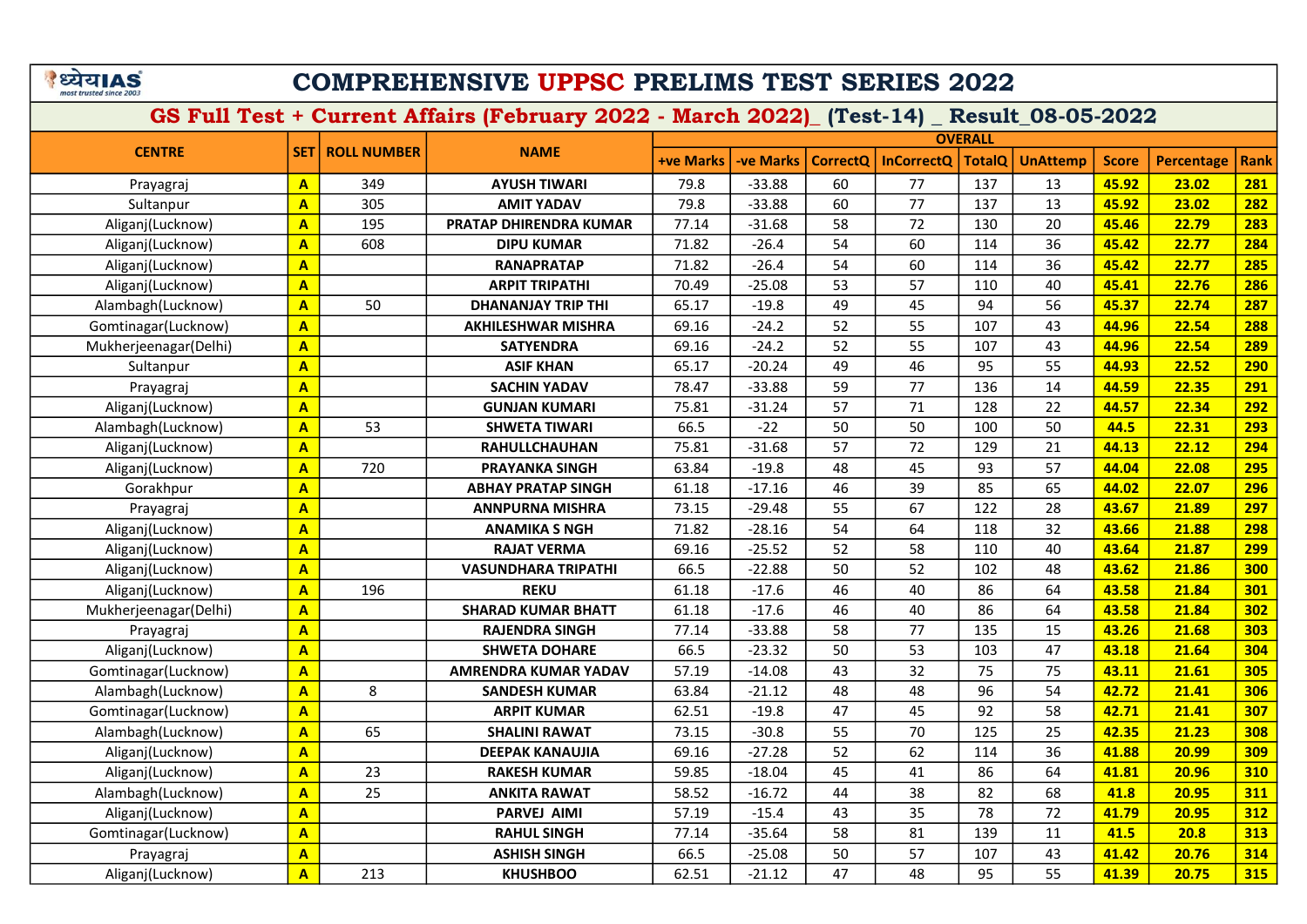# COMPREHENSIVE UPPSC PRELIMS TEST SERIES 2022

| <b>OVERALL</b>        |                         |                    |                            |                  |                  |                 |                   |               |                 |              |                   |             |
|-----------------------|-------------------------|--------------------|----------------------------|------------------|------------------|-----------------|-------------------|---------------|-----------------|--------------|-------------------|-------------|
| <b>CENTRE</b>         | <b>SET</b>              | <b>ROLL NUMBER</b> | <b>NAME</b>                | <b>+ve Marks</b> | <b>-ve Marks</b> | <b>CorrectQ</b> | <b>InCorrectQ</b> | <b>TotalQ</b> | <b>UnAttemp</b> | <b>Score</b> | <b>Percentage</b> | <b>Rank</b> |
| Mukherjeenagar(Delhi) | $\overline{A}$          | 368                | <b>REENA JAISWARA</b>      | 73.15            | $-32.12$         | 55              | 73                | 128           | 22              | 41.03        | 20.57             | 316         |
| Alambagh(Lucknow)     | A                       | 32                 | <b>MUKUND MOHAN TIWARI</b> | 53.2             | $-12.76$         | 40              | 29                | 69            | 81              | 40.44        | 20.27             | 317         |
| Kanpur                | A                       |                    | <b>NARAYAN TRIPATHI</b>    | 78.47            | $-38.28$         | 59              | 87                | 146           | $\overline{4}$  | 40.19        | 20.15             | 318         |
| Mukherjeenagar(Delhi) | $\overline{\mathbf{A}}$ | 2200053            | <b>RACHNA VALA</b>         | 69.16            | $-29.04$         | 52              | 66                | 118           | 32              | 40.12        | 20.11             | 319         |
| Alambagh(Lucknow)     | $\mathbf{A}$            | 21                 | <b>RAM SANEHI</b>          | 67.83            | $-27.72$         | 51              | 63                | 114           | 36              | 40.11        | 20.11             | <b>320</b>  |
| Mukherjeenagar(Delhi) | $\overline{A}$          |                    | <b>ARTI DUBEY</b>          | 73.15            | $-33.44$         | 55              | 76                | 131           | 19              | 39.71        | <b>19.9</b>       | 321         |
| Prayagraj             | A                       | 354                | <b>NAGMA BANO</b>          | 70.49            | $-30.8$          | 53              | 70                | 123           | 27              | 39.69        | 19.89             | <b>322</b>  |
| Prayagraj             | $\overline{A}$          |                    | <b>NITEEN KUMAR</b>        | 62.51            | $-22.88$         | 47              | 52                | 99            | 51              | 39.63        | 19.86             | 323         |
| Aliganj(Lucknow)      | $\overline{A}$          | 257                | <b>ABHISHEK SHUKLA</b>     | 57.19            | $-17.6$          | 43              | 40                | 83            | 67              | 39.59        | 19.84             | 324         |
| Prayagraj             | A                       | 111                | YOGESH KUMAR               | 69.16            | $-29.92$         | 52              | 68                | 120           | 30              | 39.24        | 19.67             | 325         |
| Varanasi              | A                       | $\mathbf 1$        | <b>SATISH KUMAR</b>        | 63.84            | $-25.08$         | 48              | 57                | 105           | 45              | 38.76        | 19.43             | 326         |
| Alambagh(Lucknow)     | A                       | 48                 | <b>ABHISHEK PANDEY</b>     | 59.85            | $-21.12$         | 45              | 48                | 93            | 57              | 38.73        | 19.41             | 327         |
| Aliganj(Lucknow)      | A                       |                    | <b>ASHUTOSH MISHRA</b>     | 66.5             | $-28.16$         | 50              | 64                | 114           | 36              | 38.34        | 19.22             | 328         |
| Gomtinagar(Lucknow)   | A                       |                    | PRABHAKUMARI               | 66.5             | $-28.16$         | 50              | 64                | 114           | 36              | 38.34        | 19.22             | 329         |
| Prayagraj             | A                       |                    | <b>ADARASH SINGH</b>       | 69.16            | $-31.24$         | 52              | 71                | 123           | 27              | 37.92        | 19.01             | 330         |
| Aliganj(Lucknow)      | A                       |                    | <b>ALKA VERMA</b>          | 67.83            | $-29.92$         | 51              | 68                | 119           | 31              | 37.91        | <b>19</b>         | 331         |
| Alambagh(Lucknow)     | $\overline{A}$          | 46                 | <b>REETA BHARTI</b>        | 66.5             | $-28.6$          | 50              | 65                | 115           | 35              | 37.9         | <b>19</b>         | 332         |
| Alambagh(Lucknow)     | A                       | 9                  | <b>VIPNESH SINGH</b>       | 63.84            | $-25.96$         | 48              | 59                | 107           | 43              | 37.88        | 18.99             | 333         |
| Aliganj(Lucknow)      | A                       | 145                | <b>GUDIYA SINGH</b>        | 55.86            | $-18.04$         | 42              | 41                | 83            | 67              | 37.82        | 18.96             | 334         |
| Aliganj(Lucknow)      | A                       |                    | <b>VED PRAKASH</b>         | 73.15            | $-36.08$         | 55              | 82                | 137           | 13              | 37.07        | 18.58             | 335         |
| Aliganj(Lucknow)      | A                       |                    | <b>VIJAY TIWARI</b>        | 69.16            | $-32.12$         | 52              | 73                | 125           | 25              | 37.04        | 18.57             | 336         |
| Prayagraj             | A                       | 364                | <b>ABHISHEKGAUN</b>        | 55.86            | $-18.92$         | 42              | 43                | 85            | 65              | 36.94        | 18.52             | 337         |
| Prayagraj             | A                       |                    | <b>DIVYA SINGH</b>         | 54.53            | $-17.6$          | 41              | 40                | 81            | 69              | 36.93        | 18.51             | 338         |
| Aliganj(Lucknow)      | A                       | 125                | <b>ARUN K PANDEY</b>       | 65.17            | $-29.48$         | 49              | 67                | 116           | 34              | 35.69        | 17.89             | <b>339</b>  |
| Gomtinagar(Lucknow)   | $\overline{A}$          |                    | <b>SANDIP KUMAR</b>        | 59.85            | $-24.2$          | 45              | 55                | 100           | 50              | 35.65        | 17.87             | 340         |
| Aliganj(Lucknow)      | A                       | 618                | <b>SHWETA GUPTA</b>        | 61.18            | $-25.96$         | 46              | 59                | 105           | 45              | 35.22        | 17.65             | 341         |
| Alambagh(Lucknow)     | A                       | 10                 | <b>VAISHALI GUPTA</b>      | 67.83            | $-33.44$         | 51              | 76                | 127           | 23              | 34.39        | 17.24             | 342         |
| Aliganj(Lucknow)      | $\overline{\mathsf{A}}$ | 601                | <b>S CHIN KUMAR</b>        | 61.18            | $-26.84$         | 46              | 61                | 107           | 43              | 34.34        | 17.21             | 343         |
| Mukherjeenagar(Delhi) | A                       | 63                 | YASHVARDHAN SINGH          | 61.18            | $-26.84$         | 46              | 61                | 107           | 43              | 34.34        | 17.21             | 344         |
| Prayagraj             | $\overline{\mathsf{A}}$ |                    | <b>NIDHI MISHRA</b>        | 59.85            | $-25.96$         | 45              | 59                | 104           | 46              | 33.89        | 16.99             | 345         |
| Aliganj(Lucknow)      | A                       | 233                | <b>NITESH AGNIHOTRI</b>    | 67.83            | $-34.32$         | 51              | 78                | 129           | 21              | 33.51        | <b>16.8</b>       | 346         |
| Prayagraj             | A                       |                    | <b>HUMA KHAN</b>           | 59.85            | $-26.4$          | 45              | 60                | 105           | 45              | 33.45        | 16.77             | 347         |
| Sultanpur             | $\overline{\mathsf{A}}$ | 338                | <b>ROSHANI TIWARI</b>      | 70.49            | $-37.84$         | 53              | 86                | 139           | 11              | 32.65        | 16.37             | 348         |
| Prayagraj             | A                       |                    | <b>ANJU CHAUHAN</b>        | 54.53            | $-22$            | 41              | 50                | 91            | 59              | 32.53        | 16.31             | 349         |
| Prayagraj             | A                       |                    | <b>DIVAKAR DUAEY</b>       | 57.19            | $-25.08$         | 43              | 57                | 100           | 50              | 32.11        | 16.1              | 350         |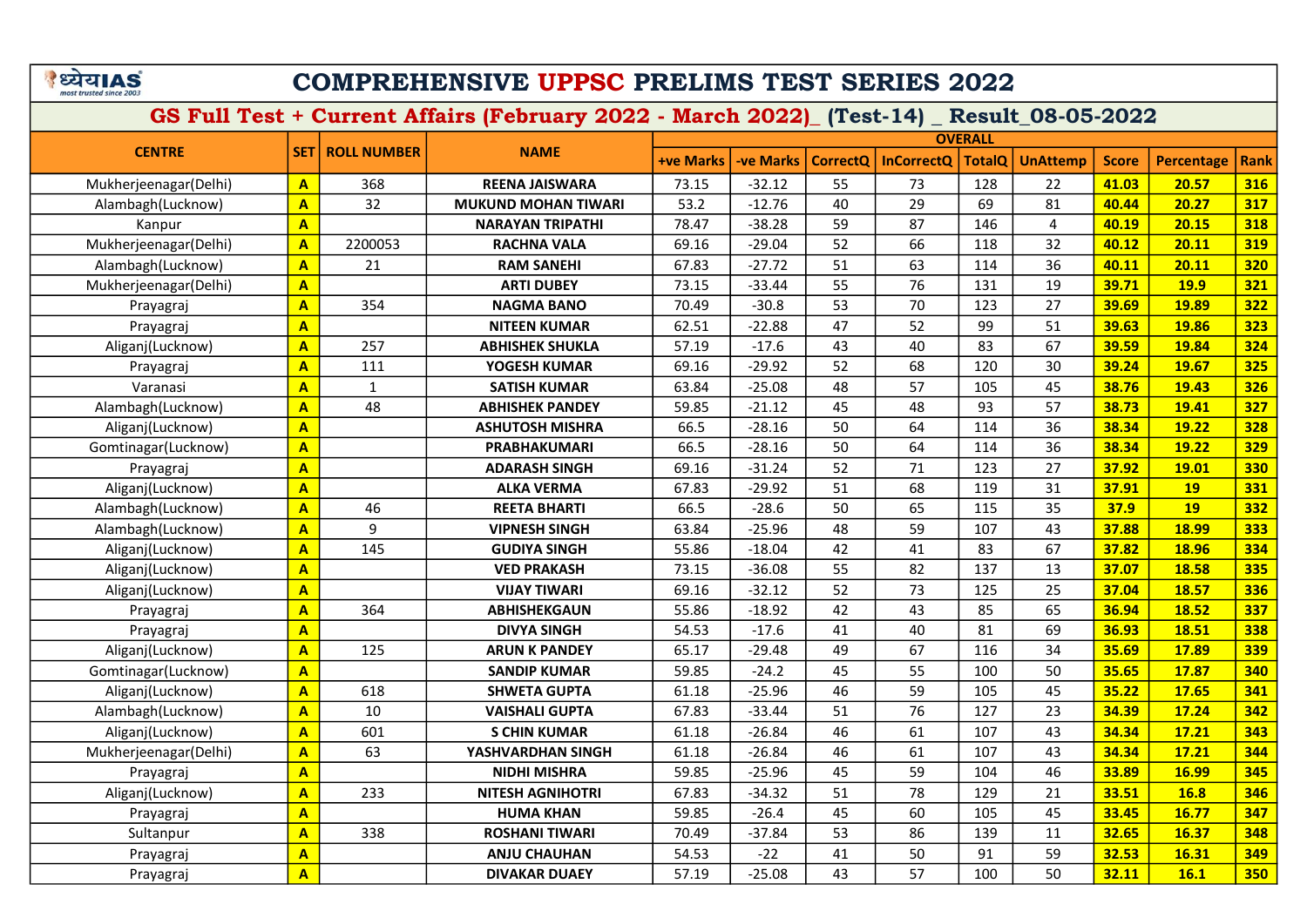# COMPREHENSIVE UPPSC PRELIMS TEST SERIES 2022

|                       |                         |                    |                               |                  |                  |                 |                   | <b>OVERALL</b> |                 |              |            |             |
|-----------------------|-------------------------|--------------------|-------------------------------|------------------|------------------|-----------------|-------------------|----------------|-----------------|--------------|------------|-------------|
| <b>CENTRE</b>         | <b>SET</b>              | <b>ROLL NUMBER</b> | <b>NAME</b>                   | <b>+ve Marks</b> | <b>-ve Marks</b> | <b>CorrectQ</b> | <b>InCorrectQ</b> | <b>TotalQ</b>  | <b>UnAttemp</b> | <b>Score</b> | Percentage | <b>Rank</b> |
| Prayagraj             | $\mathbf{A}$            | 129                | <b>RUCHI CHAUHAN</b>          | 63.84            | $-32.12$         | 48              | 73                | 121            | 29              | 31.72        | 15.9       | 351         |
| Prayagraj             | $\mathbf{A}$            | 297                | <b>SUMAN</b>                  | 70.49            | $-39.16$         | 53              | 89                | 142            | 8               | 31.33        | 15.7       | 352         |
| Aliganj(Lucknow)      | $\mathbf{A}$            | 660                | <b>NIMISHA SINGH</b>          | 61.18            | $-30.36$         | 46              | 69                | 115            | 35              | 30.82        | 15.45      | 353         |
| Prayagraj             | $\mathbf{A}$            |                    | <b>ANSHUL</b>                 | 53.2             | $-22.44$         | 40              | 51                | 91             | 59              | 30.76        | 15.42      | 354         |
| Sultanpur             | $\mathbf{A}$            | 337                | <b>KRISHNA SHUKLA</b>         | 53.2             | $-22.44$         | 40              | 51                | 91             | 59              | 30.76        | 15.42      | 355         |
| Gomtinagar(Lucknow)   | $\mathbf{A}$            |                    | <b>BHANUPRATAPSINGH</b>       | 39.9             | $-9.24$          | 30              | 21                | 51             | 99              | 30.66        | 15.37      | 356         |
| Prayagraj             | $\mathbf{A}$            |                    | <b>KHUSHBOO MISHRA</b>        | 59.85            | $-29.92$         | 45              | 68                | 113            | 37              | 29.93        | 15         | 357         |
| Mukherjeenagar(Delhi) | $\mathbf{A}$            |                    | <b>NAINA</b>                  | 57.19            | $-27.28$         | 43              | 62                | 105            | 45              | 29.91        | 14.99      | 358         |
| Mukherjeenagar(Delhi) | $\mathbf{A}$            |                    | <b>VIDYAN VERMA</b>           | 63.84            | $-34.32$         | 48              | 78                | 126            | 24              | 29.52        | 14.8       | 359         |
| Gomtinagar(Lucknow)   | $\overline{\mathbf{A}}$ |                    | <b>SHRETA SINGH</b>           | 61.18            | $-31.68$         | 46              | 72                | 118            | 32              | 29.5         | 14.79      | 360         |
| Gomtinagar(Lucknow)   | $\overline{A}$          |                    | <b>ASHISH SAXENA</b>          | 47.88            | $-18.48$         | 36              | 42                | 78             | 72              | 29.4         | 14.74      | 361         |
| Prayagraj             | $\overline{A}$          |                    | <b>RAJEEV SHUKLA</b>          | 61.18            | $-32.12$         | 46              | 73                | 119            | 31              | 29.06        | 14.57      | 362         |
| Aliganj(Lucknow)      | $\overline{\mathbf{A}}$ | 962                | <b>BHANU JOSHI</b>            | 59.85            | $-31.24$         | 45              | 71                | 116            | 34              | 28.61        | 14.34      | 363         |
| Mukherjeenagar(Delhi) | A                       | 69                 | <b>RAGHURAJ</b>               | 54.53            | $-25.96$         | 41              | 59                | 100            | 50              | 28.57        | 14.32      | 364         |
| Prayagraj             | $\overline{\mathbf{A}}$ |                    | PRIYA SINGH                   | 43.89            | $-15.4$          | 33              | 35                | 68             | 82              | 28.49        | 14.28      | 365         |
| Aliganj(Lucknow)      | A                       | 00053              | <b>DIVYA SRIVASTAV</b>        | 43.89            | $-15.84$         | 33              | 36                | 69             | 81              | 28.05        | 14.06      | 366         |
| Sultanpur             | A                       | 332                | <b>NISTHA VERMA</b>           | 67.83            | $-40.04$         | 51              | 91                | 142            | 8               | 27.79        | 13.93      | 367         |
| Prayagraj             | A                       |                    | <b>PRIYA SINGH</b>            | 53.2             | $-25.52$         | 40              | 58                | 98             | 52              | 27.68        | 13.87      | 368         |
| Noida                 | A                       |                    | <b>KANISHK KUMAR SINGH</b>    | 43.89            | $-16.28$         | 33              | 37                | 70             | 80              | 27.61        | 13.84      | 369         |
| Prayagraj             | A                       | 337                | <b>PRIYAM RAI</b>             | 41.23            | $-13.64$         | 31              | 31                | 62             | 88              | 27.59        | 13.83      | 370         |
| Aliganj(Lucknow)      | A                       | 32                 | <b>PR BH KAR</b>              | 46.55            | $-19.36$         | 35              | 44                | 79             | 71              | 27.19        | 13.63      | 371         |
| Alambagh(Lucknow)     | $\overline{\mathsf{A}}$ | 64                 | <b>PIYUSH PUSHKAR</b>         | 53.2             | $-26.84$         | 40              | 61                | 101            | 49              | 26.36        | 13.21      | 372         |
| Aliganj(Lucknow)      | A                       | 194                | <b>ROHIT VERMA</b>            | 47.88            | $-21.56$         | 36              | 49                | 85             | 65              | 26.32        | 13.19      | 373         |
| Prayagraj             | $\overline{\mathsf{A}}$ |                    | <b>SHIVENDRA SINGH SENGAR</b> | 57.19            | $-31.24$         | 43              | 71                | 114            | 36              | 25.95        | 13.01      | 374         |
| Aliganj(Lucknow)      | $\overline{\mathsf{A}}$ |                    | <b>SAMEEKSHA PANDEY</b>       | 54.53            | $-28.6$          | 41              | 65                | 106            | 44              | 25.93        | 13         | 375         |
| Gomtinagar(Lucknow)   | $\overline{\mathsf{A}}$ |                    | <b>INSAN ALI</b>              | 49.21            | $-23.32$         | 37              | 53                | 90             | 60              | 25.89        | 12.98      | 376         |
| Prayagraj             | $\mathbf{A}$            |                    | <b>VAISHALI</b>               | 46.55            | $-20.68$         | 35              | 47                | 82             | 68              | 25.87        | 12.97      | 377         |
| Alambagh(Lucknow)     | $\overline{\mathsf{A}}$ | 43                 | <b>ROLI YADAV</b>             | 58.52            | $-33$            | 44              | 75                | 119            | 31              | 25.52        | 12.79      | 378         |
| Prayagraj             | $\mathbf{A}$            |                    | <b>SHEKH SHAZIYA</b>          | 50.54            | $-25.08$         | 38              | 57                | 95             | 55              | 25.46        | 12.76      | 379         |
| Aliganj(Lucknow)      | A                       | 229                | <b>LUCKYSINGH</b>             | 49.21            | $-23.76$         | 37              | 54                | 91             | 59              | 25.45        | 12.76      | 380         |
| Alambagh(Lucknow)     | $\mathbf{A}$            | 33                 | <b>SWATI YADAV</b>            | 58.52            | $-33.44$         | 44              | 76                | 120            | 30              | 25.08        | 12.57      | 381         |
| Prayagraj             | $\overline{\mathbf{A}}$ |                    | <b>PRAGYA SHUKLA</b>          | 55.86            | $-30.8$          | 42              | 70                | 112            | 38              | 25.06        | 12.56      | 382         |
| Alambagh(Lucknow)     | $\overline{\mathbf{A}}$ | 62                 | <b>SAPNA RAWAT</b>            | 43.89            | $-18.92$         | 33              | 43                | 76             | 74              | 24.97        | 12.52      | 383         |
| Aliganj(Lucknow)      | $\mathbf{A}$            | 1738               | <b>MANVI RAJ</b>              | 35.91            | $-11$            | 27              | 25                | 52             | 98              | 24.91        | 12.49      | 384         |
| Alambagh(Lucknow)     | A                       | 19                 | <b>ANAND KUMAR</b>            | 43.89            | $-19.8$          | 33              | 45                | 78             | 72              | 24.09        | 12.08      | 385         |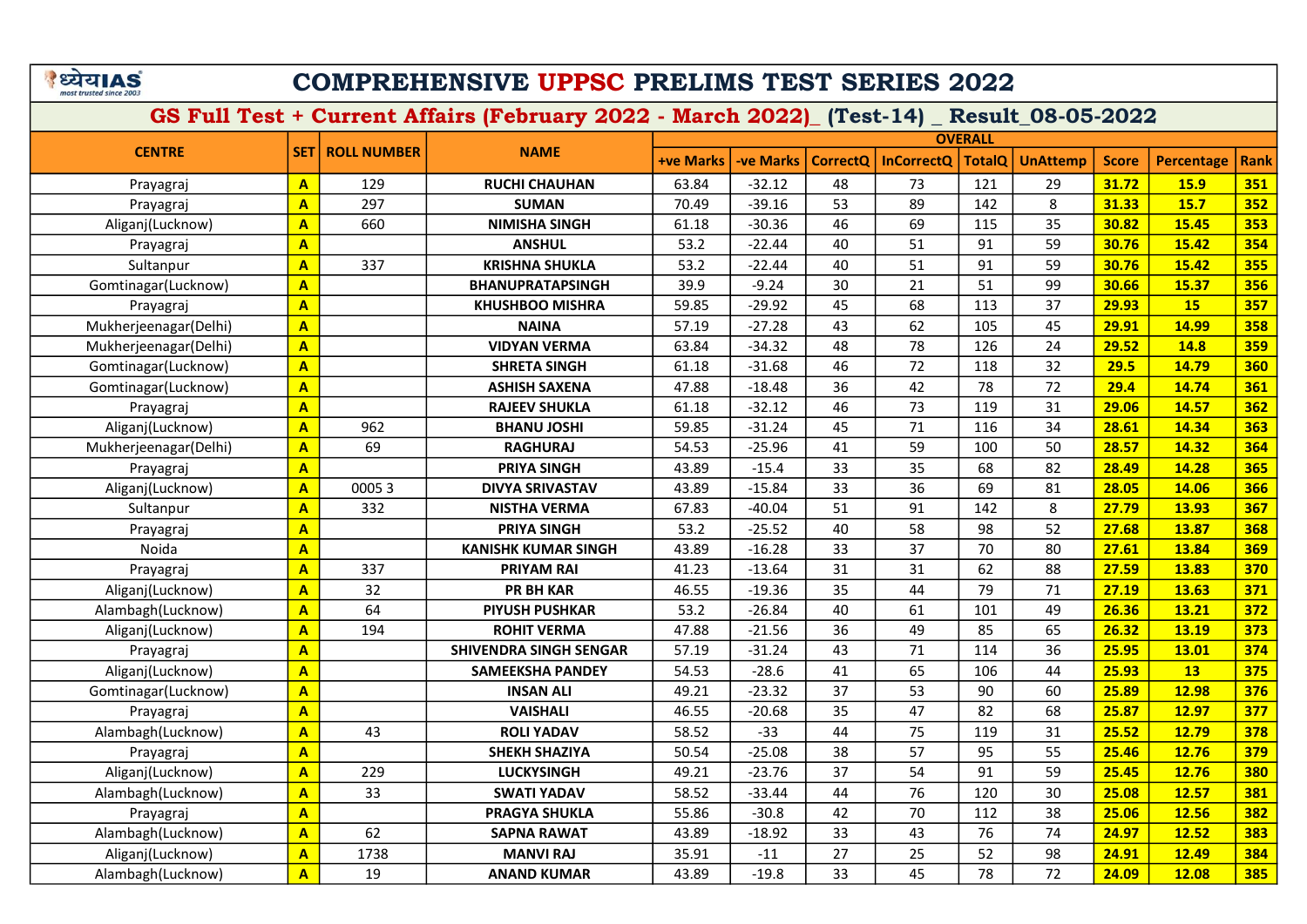# COMPREHENSIVE UPPSC PRELIMS TEST SERIES 2022

|                       |                         |                    |                             |                  |                  |                 |                   | <b>OVERALL</b> |                 |              |                   |             |
|-----------------------|-------------------------|--------------------|-----------------------------|------------------|------------------|-----------------|-------------------|----------------|-----------------|--------------|-------------------|-------------|
| <b>CENTRE</b>         | <b>SET</b>              | <b>ROLL NUMBER</b> | <b>NAME</b>                 | <b>+ve Marks</b> | <b>-ve Marks</b> | <b>CorrectQ</b> | <b>InCorrectQ</b> | <b>TotalQ</b>  | <b>UnAttemp</b> | <b>Score</b> | <b>Percentage</b> | <b>Rank</b> |
| Prayagraj             | $\mathbf{A}$            | 379                | <b>SUKRITI SRIVASTAVA</b>   | 55.86            | $-32.12$         | 42              | 73                | 115            | 35              | 23.74        | <b>11.9</b>       | 386         |
| Prayagraj             | $\overline{\mathbf{A}}$ |                    | PRATIBHA KUSHWAHA           | 55.86            | $-32.56$         | 42              | 74                | 116            | 34              | 23.3         | 11.68             | 387         |
| Gomtinagar(Lucknow)   | $\overline{A}$          |                    | <b>ONKAR PANDEY</b>         | 63.84            | $-41.36$         | 48              | 94                | 142            | 8               | 22.48        | 11.27             | 388         |
| Mukherjeenagar(Delhi) | $\overline{A}$          | 86                 | <b>ANANT KUMAR</b>          | 34.58            | $-12.32$         | 26              | 28                | 54             | 96              | 22.26        | 11.16             | 389         |
| Varanasi              | A                       | 10                 | <b>POOJA PANDEY</b>         | 33.25            | $-11$            | 25              | 25                | 50             | 100             | 22.25        | 11.15             | 390         |
| Aliganj(Lucknow)      | A                       | 649                | <b>RITYESH</b>              | 49.21            | $-27.72$         | 37              | 63                | 100            | 50              | 21.49        | 10.77             | 391         |
| Prayagraj             | $\overline{\mathbf{A}}$ |                    | <b>SHWETA SINGH</b>         | 42.56            | $-21.12$         | 32              | 48                | 80             | 70              | 21.44        | 10.75             | 392         |
| Aliganj(Lucknow)      | $\overline{A}$          | 1874               | <b>SHREYA PANDEY</b>        | 37.24            | $-15.84$         | 28              | 36                | 64             | 86              | 21.4         | 10.73             | 393         |
| Prayagraj             | $\overline{A}$          |                    | <b>RAHMAN KHAN</b>          | 54.53            | $-33.44$         | 41              | 76                | 117            | 33              | 21.09        | 10.57             | 394         |
| Gorakhpur             | $\overline{\mathbf{A}}$ |                    | <b>BRAJENDRA</b>            | 47.88            | $-26.84$         | 36              | 61                | 97             | 53              | 21.04        | 10.55             | 395         |
| Alambagh(Lucknow)     | $\overline{A}$          | 17                 | <b>PRABHAT KUMAR</b>        | 51.87            | $-31.68$         | 39              | 72                | 111            | 39              | 20.19        | 10.12             | 396         |
| Aliganj(Lucknow)      | A                       | 1422               | <b>SHHETA</b>               | 57.19            | $-37.4$          | 43              | 85                | 128            | 22              | 19.79        | 9.92              | 397         |
| Aliganj(Lucknow)      | A                       |                    | <b>SNEHA TIWARI</b>         | 51.87            | $-32.12$         | 39              | 73                | 112            | 38              | 19.75        | 9.9               | 398         |
| Aliganj(Lucknow)      | $\overline{\mathsf{A}}$ |                    | <b>ALOK</b>                 | 49.21            | $-29.48$         | 37              | 67                | 104            | 46              | 19.73        | 9.89              | 399         |
| Aliganj(Lucknow)      | A                       | 61                 | <b>ANUJ YADAV</b>           | 63.84            | $-44.44$         | 48              | 101               | 149            | $\mathbf{1}$    | 19.4         | 9.72              | 400         |
| Aliganj(Lucknow)      | $\overline{A}$          |                    | <b>AADITYA SINGH</b>        | 27.93            | $-8.8$           | 21              | 20                | 41             | 109             | 19.13        | 9.59              | 401         |
| Varanasi              | A                       | 11                 | <b>ABHIJEET RAJAN</b>       | 33.25            | $-14.52$         | 25              | 33                | 58             | 92              | 18.73        | 9.39              | 402         |
| Gomtinagar(Lucknow)   | A                       |                    | <b>GARIMA MISHRA</b>        | 55.86            | $-38.28$         | 42              | 87                | 129            | 21              | 17.58        | 8.81              | 403         |
| Prayagraj             | $\overline{A}$          |                    | <b>MHHIT K</b>              | 51.87            | $-34.32$         | 39              | 78                | 117            | 33              | 17.55        | 8.8               | 404         |
| Laxminagar(Delhi)     | A                       |                    | <b>NEHA VYAS</b>            | 45.22            | $-27.72$         | 34              | 63                | 97             | 53              | 17.5         | 8.77              | 405         |
| Aliganj(Lucknow)      | $\overline{A}$          |                    | <b>ANUSHTHA GUPTA</b>       | 53.2             | $-36.52$         | 40              | 83                | 123            | 27              | 16.68        | 8.36              | 406         |
| Sultanpur             | A                       |                    | <b>RAM LAGAN GAUTAM</b>     | 45.22            | $-28.6$          | 34              | 65                | 99             | 51              | 16.62        | 8.33              | 407         |
| Aliganj(Lucknow)      | A                       |                    | <b>RAJESH KUMAR SINFH</b>   | 37.24            | $-20.68$         | 28              | 47                | 75             | 75              | 16.56        | 8.3               | 408         |
| Kanpur                | $\overline{\mathsf{A}}$ |                    | <b>UTKARSH SINGH</b>        | 53.2             | $-36.96$         | 40              | 84                | 124            | 26              | 16.24        | 8.14              | 409         |
| Aliganj(Lucknow)      | A                       |                    | <b>KRITIKA TRIPATHI</b>     | 46.55            | $-30.8$          | 35              | 70                | 105            | 45              | 15.75        | 7.89              | 410         |
| Prayagraj             | $\overline{A}$          |                    | <b>SAUMYA JAISWAL</b>       | 58.52            | $-43.56$         | 44              | 99                | 143            | $\overline{7}$  | 14.96        | 7.5               | 411         |
| Aliganj(Lucknow)      | A                       | 110                | <b>SIMRAN MISHRA</b>        | 45.22            | $-30.36$         | 34              | 69                | 103            | 47              | 14.86        | 7.45              | 412         |
| Aliganj(Lucknow)      | A                       | 710                | <b>RICHA VERMA</b>          | 41.23            | $-27.72$         | 31              | 63                | 94             | 56              | 13.51        | 6.77              | 413         |
| Prayagraj             | $\overline{\mathsf{A}}$ |                    | <b>DISHA</b>                | 54.53            | $-41.36$         | 41              | 94                | 135            | 15              | 13.17        | 6.6               | 414         |
| Varanasi              | $\overline{\mathbf{A}}$ | 14                 | <b>RATNA</b>                | 50.54            | $-37.84$         | 38              | 86                | 124            | 26              | 12.7         | 6.37              | 415         |
| Prayagraj             | A                       |                    | <b>ASTHA YADAV</b>          | 42.56            | $-31.24$         | 32              | 71                | 103            | 47              | 11.32        | 5.67              | 416         |
| Aliganj(Lucknow)      | $\mathbf{A}$            |                    | <b>ANURAG KASHYAP</b>       | 39.9             | $-29.04$         | 30              | 66                | 96             | 54              | 10.86        | 5.44              | 417         |
| Alambagh(Lucknow)     | $\overline{\mathbf{A}}$ | 66                 | <b>SATYA PRAKASH PANDEY</b> | 38.57            | $-27.72$         | 29              | 63                | 92             | 58              | 10.85        | 5.44              | 418         |
| Gorakhpur             | $\overline{\mathsf{A}}$ |                    | <b>NEETESH KUMAR</b>        | 42.56            | $-32.12$         | 32              | 73                | 105            | 45              | 10.44        | 5.23              | 419         |
| Prayagraj             | A                       |                    | <b>AMIT PANDEY</b>          | 38.57            | $-28.16$         | 29              | 64                | 93             | 57              | 10.41        | 5.22              | 420         |